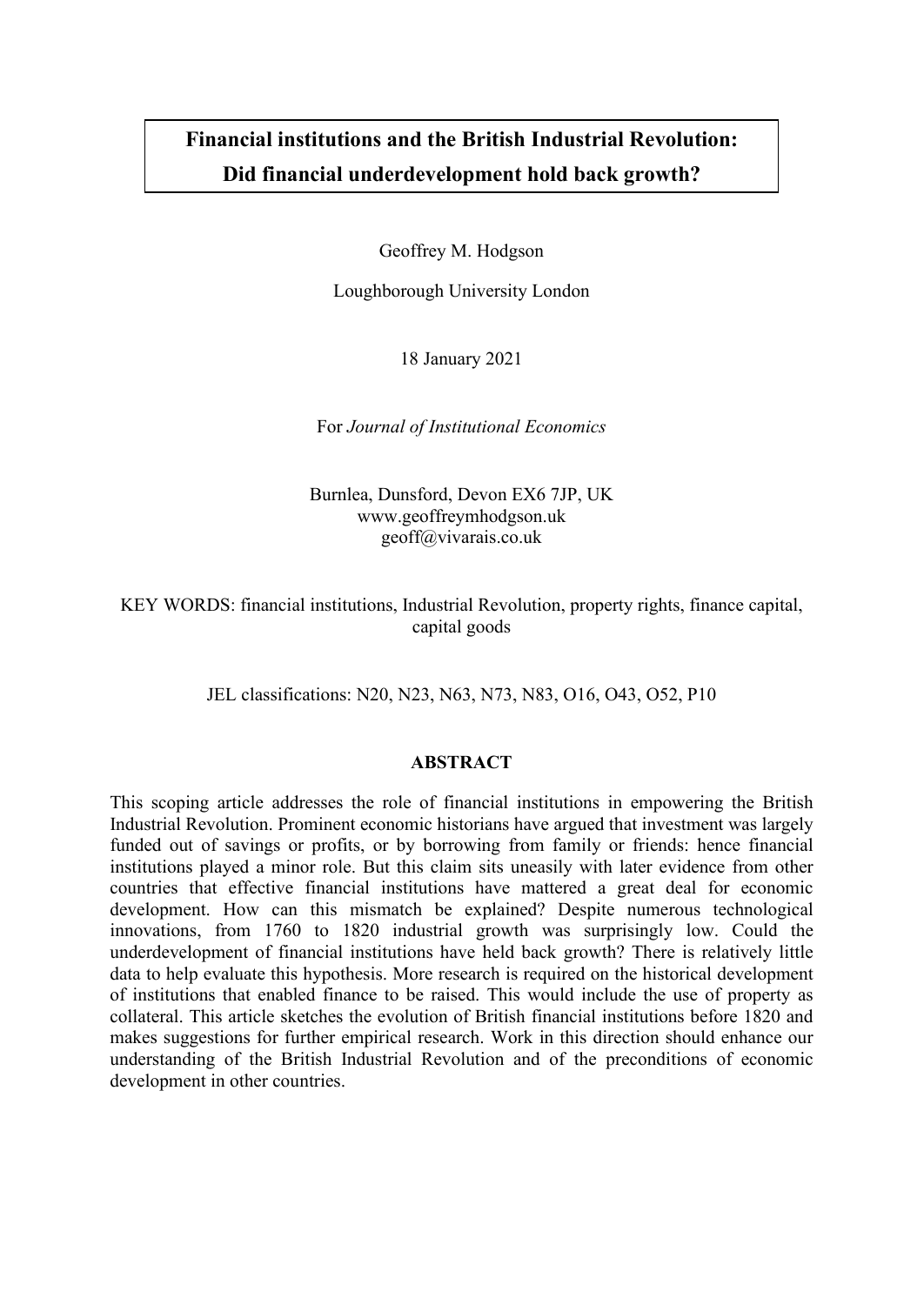#### **1. Introduction: the conventional wisdom**

Financial institutions include lending intermediaries, banks, financial markets, and the legal, customary and state foundations of finance.[1](#page-1-0) Conventional wisdom has it that entrepreneurs could draw on their savings or borrow from family and friends if needed. The esteemed economic historian Michael Postan (1935: 2-3) wrote:

At the beginning of the Industrial Revolution … on the whole the insufficiency of capital was local rather than general … there were enough rich people in the country to finance an economic effort far in excess of the modest activities of the leaders of the Industrial Revolution … the reservoirs of savings were full enough, but conduits to connect them to the wheels of industry were few and meagre … the pioneers of the factory system had to draw almost entirely on their private savings, or on the assistance of friends …

Similarly, Herbert Heaton (1937: 4) wrote: 'external supplies of capital were, however, less important than the personal or family funds which the industrialists scraped together and ventured in the new productive equipment.' Heaton mentioned one case of raising a mortgage, by the famous Matthew Boulton. Otherwise, his account suggests that the entrepreneurs drew on their savings or borrowed largely from family or friends. This became the conventional wisdom. As Alex Trew (2010: 988) put it: 'The general argument runs that an individual entrepreneur, especially a good one, could find the start-up capital required or use reinvested profits to expand as and when conditions allowed.'

The purpose of this essay is not to overturn this conventional wisdom. Using savings or borrowing from family and friends may have been the norm. But we need a fuller picture and there are some grounds to be sceptical. Thomas Ashton (1961: 26, 180) expressed doubts: 'It is true that self-financing was a marked feature of the period, but it would be an error to consider it as universal … The country dealer or manufacturer often needed more capital than could be obtained from his own resources or those of his partners and friends.' Rondo Cameron et al. (1967: 11, 55) also questioned the ubiquity of self-financing: they pointed out that short-term credit was sometimes used to finance fixed investment in buildings and machinery. Peter Mathias (1969: 177) noted wryly: 'As more case histories reveal the number of instances in which this generalization about banks not financing industrial investment was broken, the generalization may itself come under some suspicion.' But still we do not have adequate evidence to dismiss the conventional wisdom.

Especially beyond the trusted circle of family and friends, larger loans often would require collateral, as with a mortgage. Legal and other institutional arrangements for mortgaging evolved only slowly, yet there is some evidence of loans obtained via mortgages. The records of attorneys that have been consulted show substantial mortgaging activity in the eighteenth century (Anderson, 1969a; Miles, 1981). In her study of the financing of the West Riding Woollen Industry, Pat Hudson (1986: 85) demonstrated that the mortgage market 'developed rapidly in the eighteenth century through the activities of intermediaries such as attorneys, and much mortgaging and land transfer was occurring by the end of the century.' But Robert C.

<span id="page-1-0"></span><sup>&</sup>lt;sup>1</sup> The author is very grateful to Pamfili Antipa, Oscar Gelderblom, Michelle Liu, Peter Murrell, Sheilagh Ogilvie, Alex Trew, Jan Luiten van Zanden and three anonymous referees for help and comments on earlier drafts of this essay.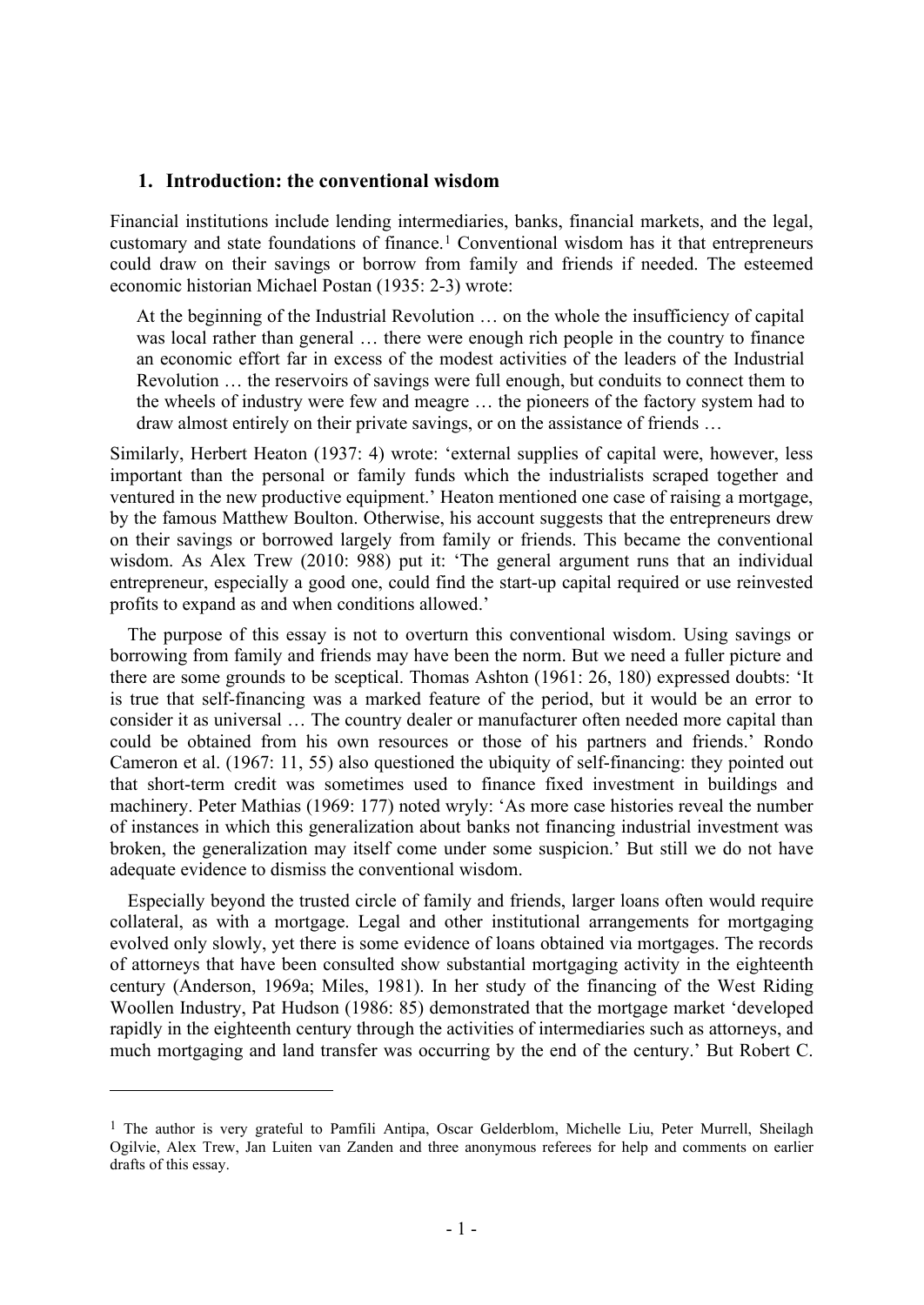Allen (1992: 104) noted the lack of estimates of the overall volume of mortgaging. We know relatively little about the extent and nature of borrowing before the nineteenth century, or for what it was used. A general picture of the role of finance is lacking.

The seventeenth and eighteenth centuries saw expanding British trade and colonization. There were many expensive and risky overseas ventures that required long-term finance. If financial institutions were sufficiently developed to provide this, then it is difficult to understand the claim that they were not also deployed in aid of entrepreneurial activity in the homeland.

The role of finance in the modern era was underlined by Joseph Schumpeter (1934). Later empirical research underlines its importance. In a macroeconomic study, Peter Rousseau (2003) amassed evidence for the Dutch Republic (1640-1794), England (1720-1850), the United States (1790-1850), and Japan (1880-1913). His econometric analysis indicated that, in all cases, the emergence of financial institutions including financial markets were crucial in enabling growth and industrialization.

Pointing to experiences in many countries, Trew (2010: 988) noted that the conventional wisdom concerning finance in the British Industrial Revolution 'runs against the large body of empirical evidence … that suggests that financial development is strongly correlated with, and perhaps leads, the level of economic growth.' Multi-national evidence was surveyed by Ross Levine (2005: 865) who concluded:

While subject to ample qualifications and countervailing views, the preponderance of evidence suggests that both financial intermediaries and markets matter for growth and that reverse causality alone is not driving this relationship. Furthermore, theory and evidence imply that better developed financial systems ease external financing constraints facing firms, which illuminates one mechanism through which financial development influences economic growth.[2](#page-2-0)

The role of finance is crucial because it no longer limits economic growth to the flows of savings and profits. With finance, entrepreneurs can expand more rapidly. Was Britain an exception? Did it manage to take off industrially without the extensive help of financial institutions?

Britain pioneered industrialization. Because they faced British competition, the countries that followed were under greater pressure to restructure (Gerschenkron, 1962). Their states were impelled to intervene more extensively in their economies, and to promote the development of banking and financial markets. But this still leaves open the question on whether underdeveloped financial institutions restrained British growth.

There is at least one way of reconciling the conventional wisdom with the evidence on the important role of financial institutions. Borrowing from family and others might have been prevalent partly because of the underdevelopment of financial institutions and their inability to supply adequate loans. Postan (1935: 2-3) hinted at this possibility in the quote above. Philip Cottrell (1980: 33) and Joel Mokyr (1993: 104-5) speculated that if the imperfections in Britain's capital markets had been reduced earlier, then the Industrial Revolution might have been boosted. Larry Neal (1994) stressed the interconnection of finance and industry and pointed to the slow development of banking and stock markets. Despite the Financial Revolution of 1660-1720 (Dickson, 1967; Roseveare, 1991; Carruthers, 1996; Wennerlind,

<span id="page-2-0"></span><sup>2</sup> See also King and Levine (1993).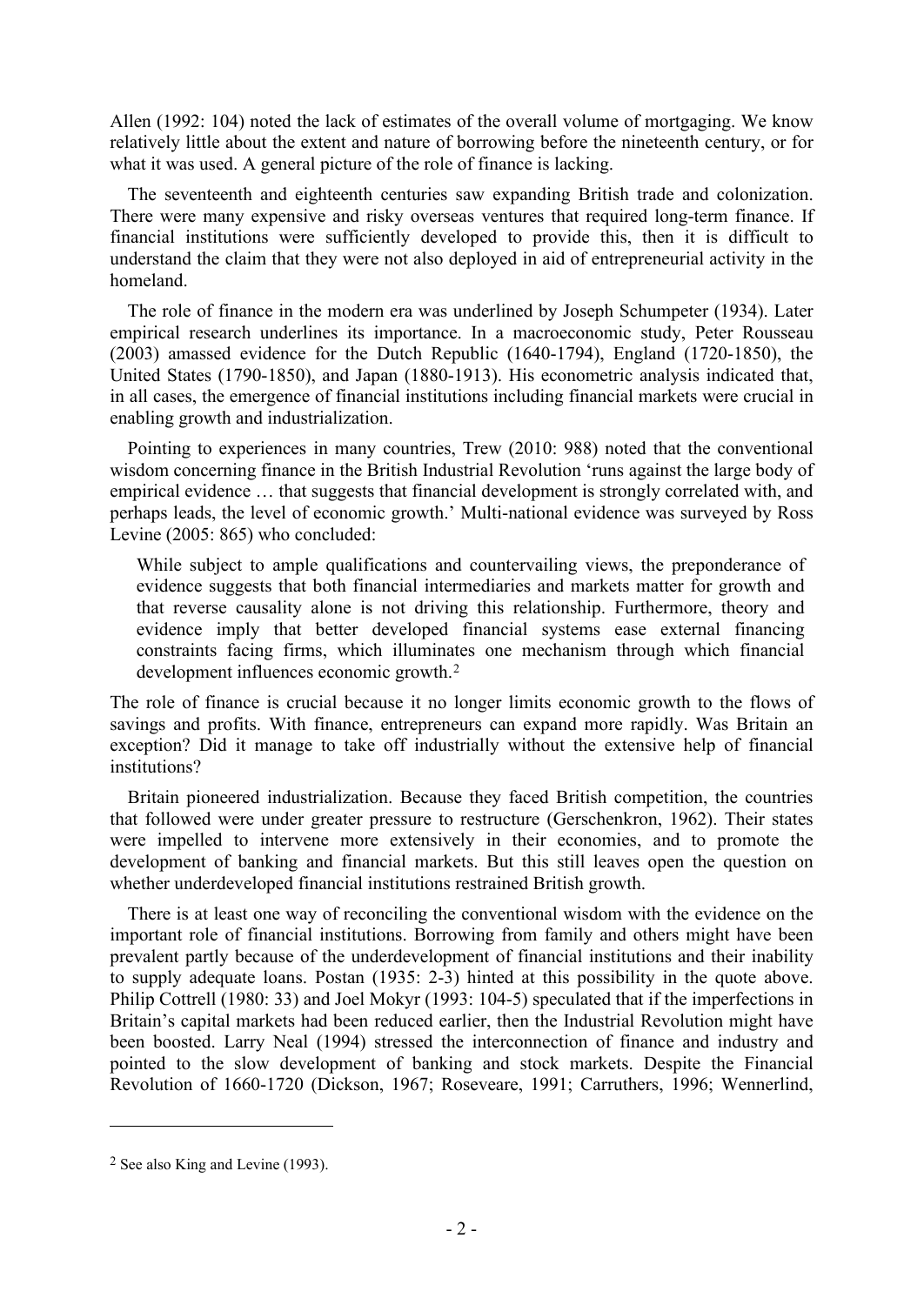2011; Hodgson, 2017), the relatively immature and precarious state of financial institutions and financial markets may have acted as a hindrance on economic development during the eighteenth century (Hoppit, 1987; Williamson, 1987).

This may be described as the Schumpeterian hypothesis, because of his emphasis on the role of finance in supporting innovation. Schumpeter (1934: 69, 73) stressed that an innovating entrepreneur 'must resort to credit … which cannot like an established business be financed by returns from previous production.' This source of finance is not 'purchasing power which already exists in someone's possession' but may be 'supported by securities which are not themselves circulating media'. With appropriate financial institutions, credit based on collateral can create new purchasing power, as if 'out of nothing'. Schumpeter may have placed too much stress on the strict necessity of finance for innovation. But the hypothesis captures the spirit of his broader argument.

As yet, we have insufficient data to test this hypothesis. This scoping paper provides no new empirical evidence, and it does not resolve the foremost issues of dispute. Instead it frames the argument and points to some key areas and empirical resources where research needs to be done to begin to answer some key questions. Later work is needed to devise strategies for testing the hypotheses involved.

## **2. The Schumpeterian hypothesis in perspective**

The Schumpeterian hypothesis might help to explain that, despite growing innovation and industrialization, Britain's overall rate of growth from 1760 to 1820 was very slow – in the region of 0.2 per cent per annum in GDP per capita. In the same period, industrial output per capita increased by an average of 0.7 per cent per annum. Many innovations took place from 1760 to 1820, but they did not stimulate growth above one per cent. In part this was due to the relatively small size of the innovating sectors in the early years. But it is likely that their growth was constrained. In the following 50 years growth picked up significantly. From 1820 to 1870, GDP per capita growth averaged 1.1 per cent and the growth of industrial output per capita roughly trebled to 2.0 per cent.[3](#page-3-0)

Growth was held back before 1820 for several reasons. The Bubble Act of 1720 put severe restriction on the formation of joint stock companies. It was not repealed until 1825. In 1714 the highest legal rate that could be charged for a loan was lowered to 5 per cent and this ceiling lasted until the 1820s, when the most restrictive usury regulations were repealed. The usury laws created disincentives to lend money. Unable to charge high risk premiums on loans, credit was rationed, and lenders were more inclined to ask for commensurate collateral (Temin and Voth, 2013). Progress with land registration was belated and slow, thus inhibiting the use of landed wealth as collateral. (More on that below.) Patenting inventions was cumbersome and expensive.

Another factor was war. Britain was involved in military conflict, with at least one other major power, in 86 of the 127 years from 1689 to 1815 inclusive. Then followed 98 years of Imperial hegemony and Pax Britannica. War has positive and negative economic effects. Military procurement can stimulate innovation, industrial production, and employment. For example, a more accurate method of boring an iron cannon was patented in 1774. For Boulton and Watt this innovation was vital for the development of their steam engine (Roll, 1930: 25).

<span id="page-3-0"></span><sup>3</sup> Data from Broadberry et al. (2015: 241-4). Some earlier studies report higher growth rates (Mokyr, 1993: 9).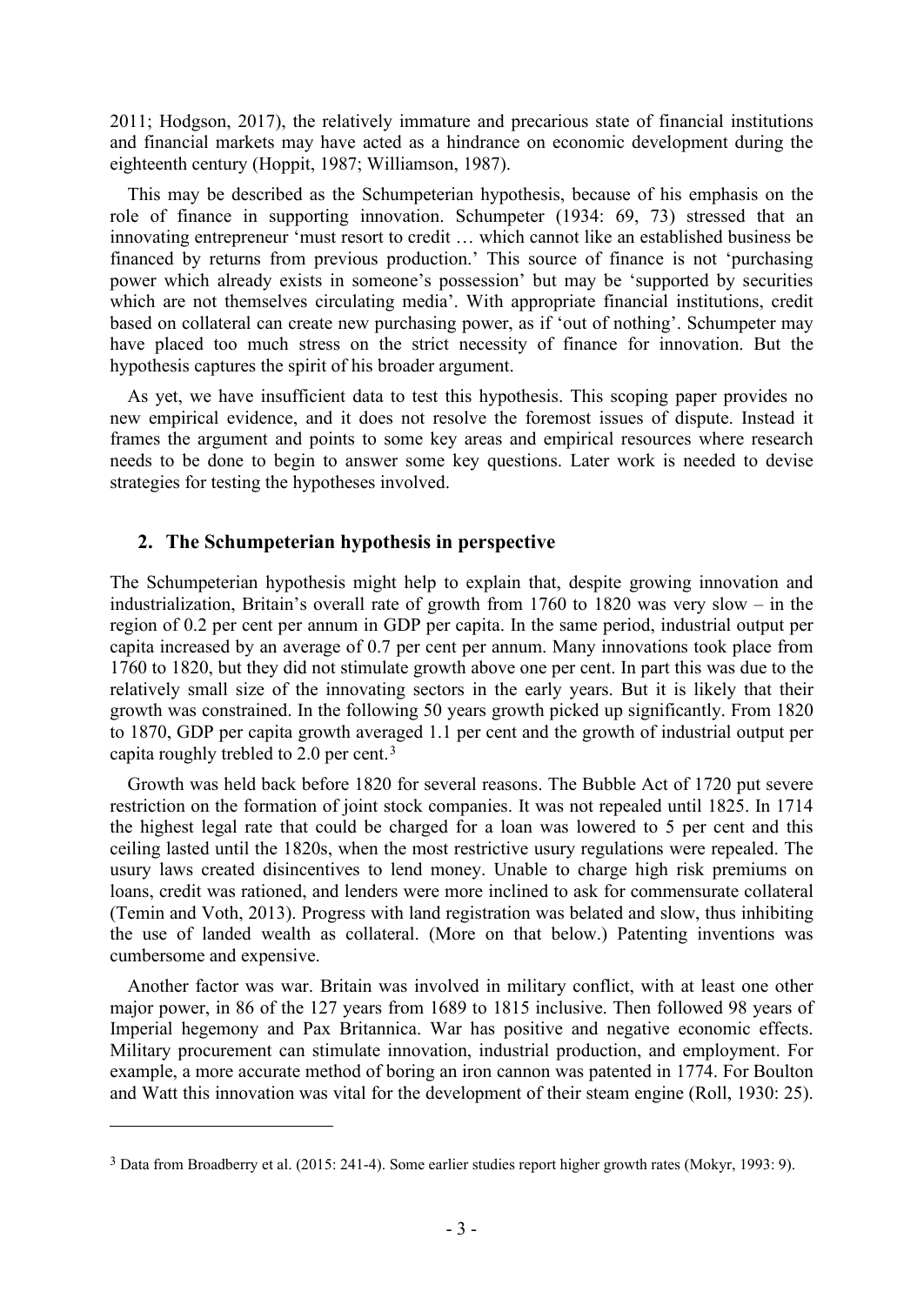On the negative side, war exacerbates uncertainty. Some economic historians have argued that state spending and borrowing for war crowded out industrial and other private investment.[4](#page-4-0)

The spread of financial markets is constrained by communication technology. The English state began to develop a postal network in the sixteenth century, facilitating the conveyance of documents and valuables (Heblich and Trew, 2019). Until the nineteenth century brought the railways and the telegraph, nationwide communication of information was no faster than the speed of a horse.

Peter Temin and Hans-Joachim Voth (2013) emphasized the negative effects of government restrictions on interest rates, banks and joint stock companies. Adverse government policies impaired financial institutions, which in turn restrained growth. As Temin and Voth (2013: 185) concluded: 'The apparent paradox of slow growth in times of rapid technological change disappears when we examine the role of private finance.'

If government had played more of an enabling, rather than a constraining role, then by how much would the rate of development of financial institutions increased? On current evidence it is difficult to say. And were such changes in government policy feasible? They would have required major shifts in ideology and understanding. While government policies are important – for good or ill – they are not the only causal factors. Britain was 'paying the penalty for having been thrown into the lead' (Veblen, 1915: 132). The development of financial institutions depends on detailed knowledge and experimentation, which is often painstakingly slow. Other countries learned from the British experience and developed more rapidly.

Cameron et al. (1967: 32-5) estimated that the capital invested in English banking (excluding the Bank of England) increased by a factor of 2.2 from 1775 to 1800, and again by a factor of 1.5 from 1800 to 1825. Total banking assets, as a proportion of English national income, increased from 15.2 per cent in 1775, to 27.9 per cent in 1800 and to 29.6 per cent in 1825. These figures show a large rise in the size of the financial sector in the final quarter of the eighteenth century.

Another rare depiction of the overall size of the British financial services sector appears in Stephen Broadberry et al. (2015: 164) with estimates at 50-year intervals. According to their data, the volume of financial services was about the same in 1700 than it was in 1650. But from 1700 to 1750 this sector increased by a factor of 2.6. This suggests some growth in financial services *before* the beginning of the Industrial Revolution. From 1750 to 1800 it tripled by a factor of 3.1. From 1800 to 1850 the increase was again a factor of 2.6. This is consistent with later evidence from other countries that the growth of financial services and markets precedes and enables industrial growth (Levine, 2005).

More evidence at the microeconomic level may offer a way forward. A geographic microeconomic analysis of data from 1817 to 1881, by Stephan Heblich and Alex Trew (2019), found evidence of causal mechanisms through which banks enabled industrial growth. Their work suggests that industrial employment was positively related to the activity of the country banks. At present we are unable to test the Schumpeterian hypothesis definitively because too little empirical work has been done for the eighteenth century. But we can summarise existing knowledge and identify needed areas of empirical research.

<span id="page-4-0"></span><sup>4</sup> Williamson (1984) and Temin and Voth (2013) provided evidence that government war expenditures 'crowded out' private borrowing. But Heim and Mirowski (1987) contested Williamson's argument. Ventura and Voth (2015) constructed a model showing how government debt could first restrict and then stimulate growth.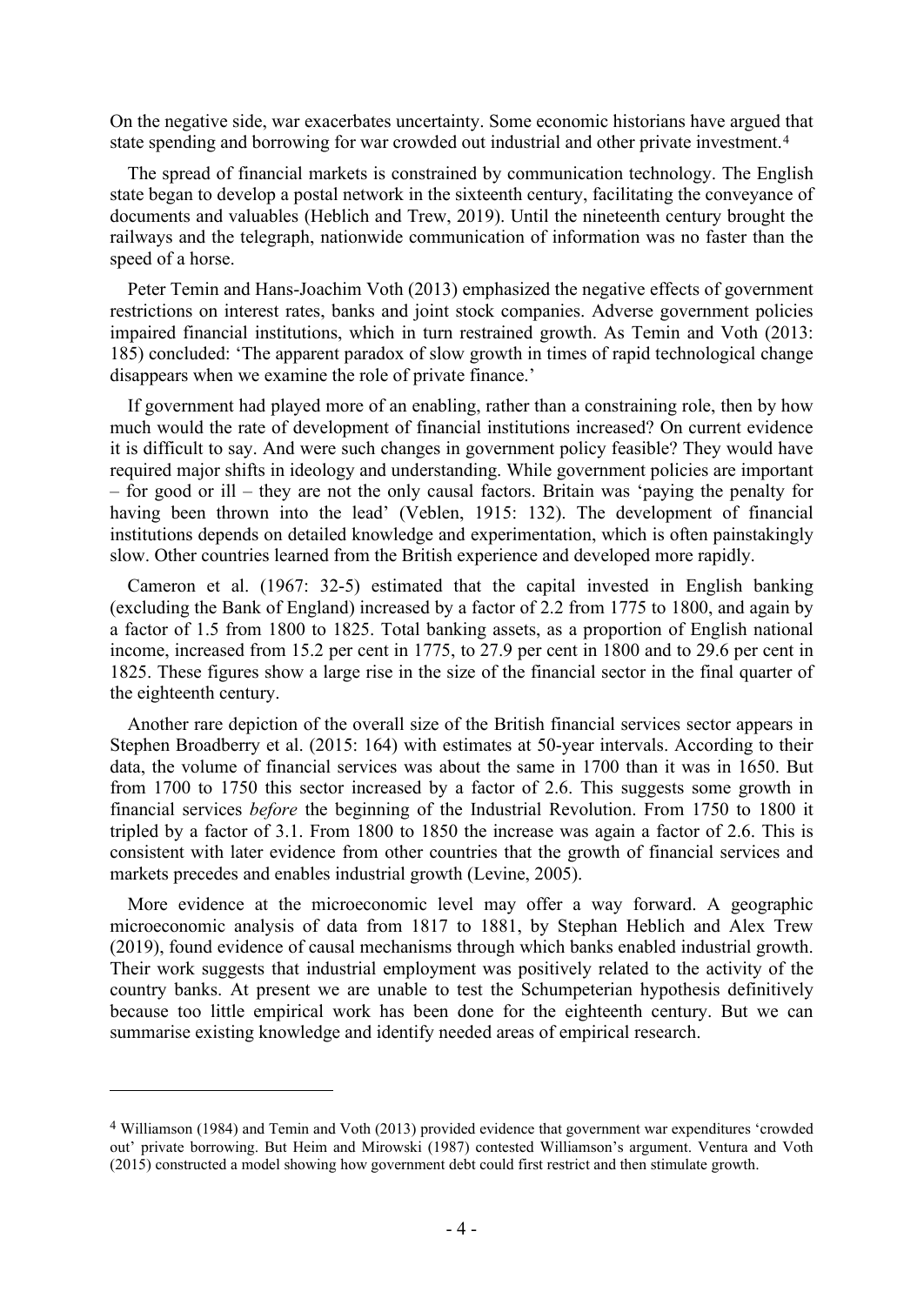Note that the Schumpeterian emphasis on financial institutions largely concerns the conditions and enablers of innovation, not its drivers. The hypothesis is compatible, for example, with the stress by Joel Mokyr (2009) on the energizing role and innovative potential of Enlightenment science and culture. It can also be dovetailed with the emphasis on the roles of ideas and innovations in the work of Deirdre McCloskey (2010, 2016a, 2016b) as long as her over-hasty dismissal of institutions is annulled.

The Industrial Revolution has been a foremost topic in economic history for well over a century, but our knowledge of seventeenth- and eighteenth-century financial institutions and activities is still very patchy. Temin and Voth (2013: 4) noted that, with some exceptions 'banks and other forms of intermediation are hardly ever mentioned in modern treatments of the Industrial Revolution.'

The possibility of a 'shortage of capital' is considered in the following section. The article then moves on to consider the evolution of key institutional underpinnings of finance before 1820. There is a particular focus on the growing alienability of land and on the legislation that made mortgaging more practicable.

#### **3. Was there 'no shortage of capital'?**

We need to flag up the ambiguity of the word *capital.* As several authors have noted, it can mean several different things. Most prominent is the confusion between *capital goods* and *finance capital.*[5](#page-5-0) Terms like 'the rate on return on capital' perpetuate this ambiguity. In thus section we consider whether or not eighteenth-century industrial entrepreneurs faced a shortage of funds.

Some researchers have looked at interest rates, on the presumption that they are affected by monetary supply and demand (Pressnell, 1960; Clark, 1996; Quinn, 2001). If interest rates were high, then this might indicate a shortage of finance capital. Low rates might indicate a surplus. This exercise has not brought a clear verdict. Sidney Pollard (1958: 221-2) pointed to the early lack of integration of British financial markets and concluded that interest rates were a poor guide. Stressing the restraints of usury laws, Temin and Voth (2013) came to a similar conclusion. Fluctuations in interest rates were often related to political crises or wars. Overall, the determinants of monetary supply and demand were unstable, uneven nationwide, and constrained by usury laws and other legislation.

We should also remind ourselves of the economic meaning of *demand.* It means neither need nor want. As Adam Smith (1976 [1776]: 73) put it: 'A very poor man may be said in some sense to have a demand for a coach and six; he might like to have it; but his demand is not an effectual demand'. Any 'effectual' demand for finance must be backed by security or means of future payment. An entrepreneur may be in dire *need* of additional finance, but unable to express an economic *demand* for it, because of a lack of secure collateral or of perceived repayment capacity. Collateral was often crucial in creating demand. Any unbacked *need* for money would have no discernible effect on interest rates.

<span id="page-5-0"></span><sup>5</sup> Among others, this ambiguity was noted by Menger (Braun, 2020), Veblen (1908), Mitchell Innes (1914), Hobson (1926: 26), Fetter (1927, 1930) and Schumpeter (1954: 322-3). See also Hodgson (2014, 2015a, 2021). The mistaken treatment of finance as a 'factor of production', and the confusion of *capital goods* with *finance capital* is commonplace in economic history. See for example, Pollard (1964) and Williamson (1987).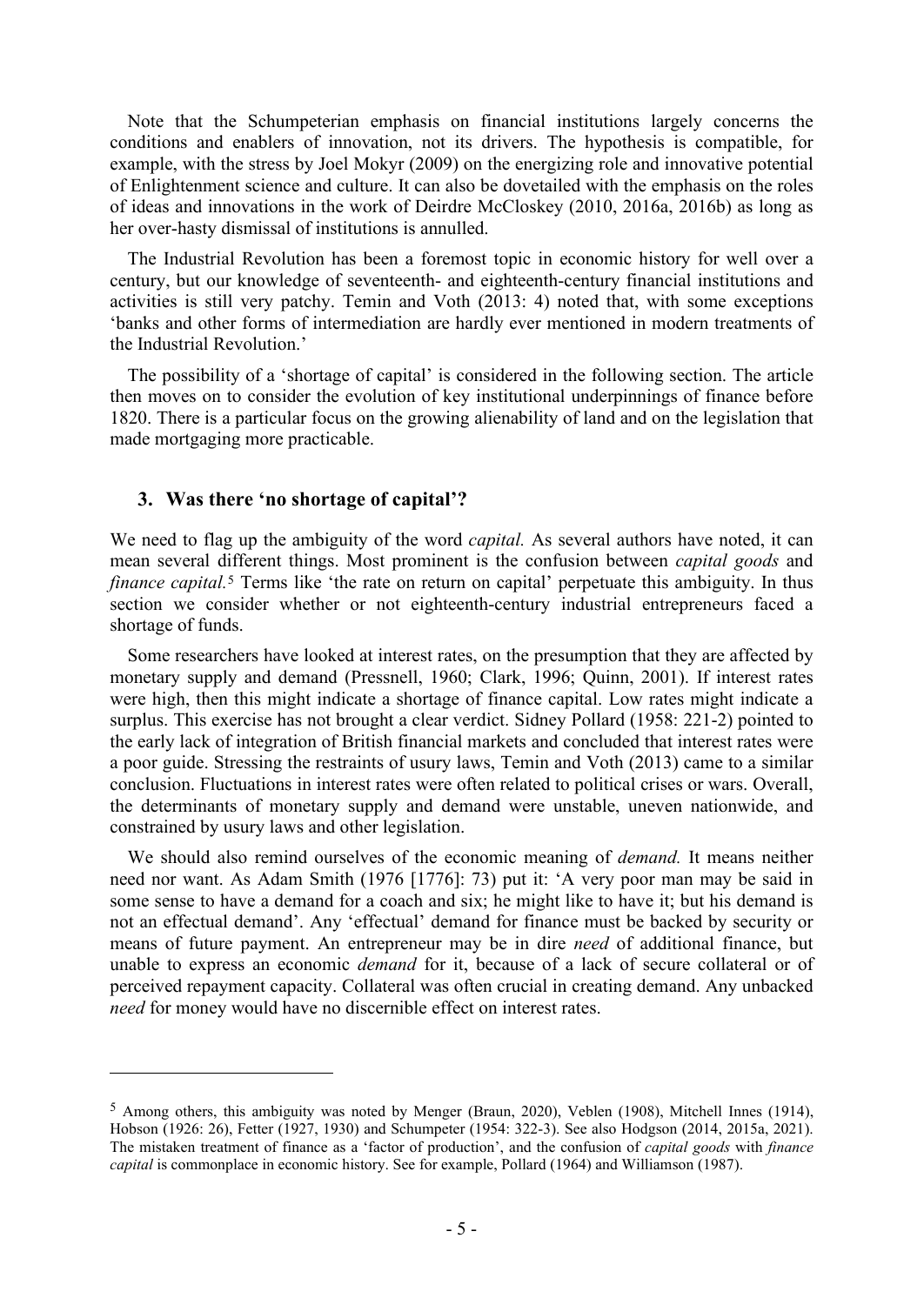Nevertheless, several prominent economic historians remained assured that capital was available. François Crouzet, (1965: 187-8) argued that 'the eighteenth century capital market seems, to twentieth century eyes, badly organized, but the creators of modern industry do not seem to have suffered too much from its imperfection . . . English industry ... seems to have overflowed with capital'. Accordingly, H. John Habakkuk (1962: 175) argued that if there had been a greater need for finance, then financial institutions would have grown up to satisfy it:

financial institutions adapt themselves to meet the principal economic needs of their period and that English banks concentrated on the provision of working-capital because that was what industry needed; if there had been a large unsatisfied demand from industry to finance fixed capital, financial institutions would, with relative ease, have adapted themselves to meet this need, or new institutions would have arisen for the purpose.

Note that Habakkuk confused need with demand. His claim that financial institutions automatically grow up to meet needs is countered by more recent, extensive evidence from several countries (Rousseau, 2003; Levine, 2005, Emenalo et al. 2018). An economic demand for finance cannot be expressed without the legal and institutional machinery of property, collateral, pricing and contract. As argued below, this institutional machinery was partly and crucially dependent on a series of legislative acts, which were neither easy nor automatic.

Another approach was to look at the comparative usage of fixed and variable capital goods in the early phases of the Industrial Revolution. For Pollard (1964: 304), in his seminal study, fixed capital is 'buildings, machinery, etc.' and circulating capital is 'stocks, stores, etc.'. So here by *capital* he meant *capital goods.* The argument is that greater deployments of fixed capital goods would require greater tranches of long-term finance. Perhaps the fixed capital goods could act as collateral for the loan. But that is not made clear. Pollard (1964: 313) concluded: 'the need for fresh capital, especially for fixed assets, has been less than is often supposed, since much capital could be generated from within the existing domestic manufacturing and associated credit systems.' Fixed capital goods of lower value were taken to imply a lesser need for long-term finance.

Pollard (1964: 308) concluded that 'the banks provided little long-term capital because little long-term capital was demanded.' Pollard thus endorsed Postan's (1935) supposition that internal savings or loans from family and friends were the prevalent sources of finance. Neal (1994: 152) called this the 'Postan-Pollard story'. But Pollard went further than Postan, by suggesting that savings or loans from family and friends were adequate, as well as the normal means of finance. Likewise, Ronald M. Hartwell (1965: 173) claimed that 'the capital needs of early industrialization were modest'. Similarly, Sushil Khanna (1978: 1889-92) asserted that 'the requirements of fixed investment were very modest and the threshold of entry into factory production quite low … there was no "capital scarcity" in 18th century England.' Noting 'how low the capital-labour ratio was during the industrial revolution', Khanna (1978: 1897) then claimed that 'capital equivalent to about four months' wages was enough to start a firm.' Then in parenthesis: 'Boulton and Watt, who had the monopoly of steam engines for 25 years, launched their firm in 1775 with a capital of only £3370.'

The celebrated Matthew Boulton and James Watt partnership has been studied in detail (Roll, 1930; Cule, 1935). Does the fact that their steam engine enterprise was launched with 'only £3370' confirm that finance was adequate for their industrial ambitions? No. When they started in 1775, Boulton and Watt did not themselves manufacture many steam engines. Instead, they generally patented their designs and allowed others to manufacture the engines on licence. They drew up and sold plans and acted as consulting engineers. According to Eric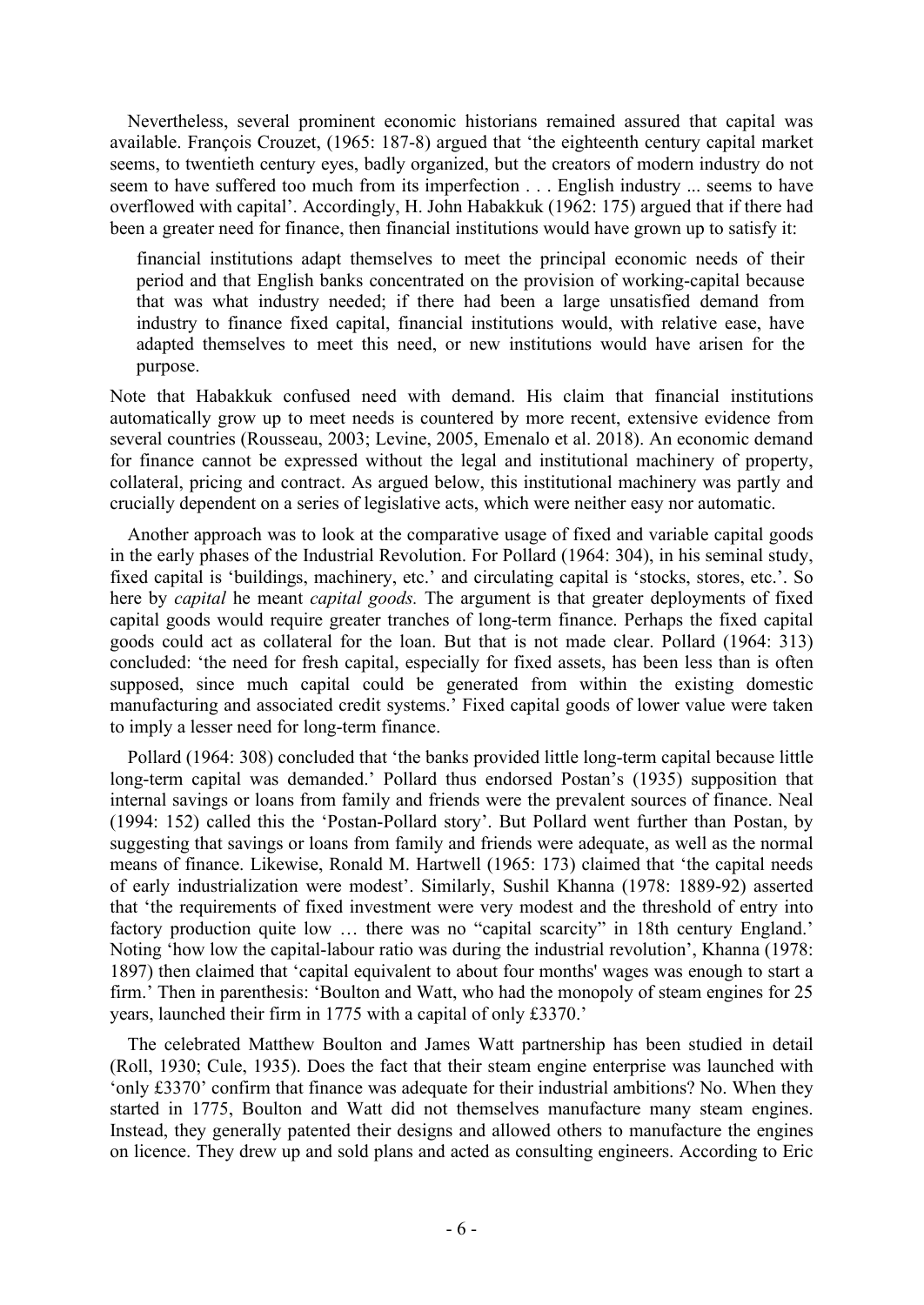Roll (1930: 24-6), the 'most important' reason for this delegated arrangement 'was undoubtedly the lack of sufficient capital' to finance and set up a works themselves. It was not until 1795 that they focused on manufacturing steam engines for sale.

Hence, apart from their Soho premises near Birmingham, Boulton and Watt owned limited fixed capital goods in the early years. But that did not mean that their financial needs were met. The early decades of their business were fraught with financial difficulties. Roll (1930: 38) noted their 'serious lack of capital which … hampered the growth of the business and more than once presented the partners with the prospect of immediate collapse.' Postan (1935: 4) also wrote on the precarious state of the Boulton-Watt partnership in its early years:

Boulton had to sink into the venture nearly the whole of his fortune, including £25,000 brought him by his wife and sums raised by the sale of his estate and the mortgage on his father's property. In the most critical period in the history of the firm, the bankers who financed him by short-term loans failed him, and more than once he had to depend, even for short-term accommodation, on the assistance of clients and friends, including Wilkinson and Wedgwood.

J. E. Cule (1935: 28, 83) recorded several mortgages by Boulton – in 1769 raised in Amsterdam with the premises near Birmingham as partial security, another in 1778, and yet another in 1787 or 1788. Addressing other entrepreneurs, Heaton (1937: 4) noted that 'fixed capital requirements' were not necessarily large: 'Yet they were frequently large enough to harass and perplex those who needed funds for building or equipping a plant of their own; for they were often the last straw on a back that already bore a heavy load.' Heaton added in a footnote: 'We know of … the strain on Boulton's resources when he was erecting his Soho factory.' Heaton (1937: 5) summed up Boulton's desperate need for finance. The firm survived 'after many years of grim abstinence, of pared family budgets, and of frantic efforts to find supplementary funds outside.'

The assumed relationship between fixed capital goods and the need for finance capital, seems partly driven by the ambiguity of the word *capital*. Fixed capital and circulating capital goods are seen to relate to long-term and short-term finance, respectively. In reality, the connection is much looser. The example of Boulton and Watt shows clearly that the ratio of fixed to circulating capital is at best a weak indicator of the need for finance. It also demonstrates that, contrary to Habakkuk (1962: 175), financial institutions did not spring up to rescue entrepreneurs in dire need.

Robert Allen (2009) showed that England (compared with France and elsewhere) had a relatively high-wage economy for some time before the Industrial Revolution. Allen also noted that Britain had abundant cheap sources of energy, particularly coal. He claimed that interest rates provide little indication of a need for finance. Instead, Allen turned to the substitution of capital goods for labour, prompted largely by the lower price of the former relative to the latter.

In his criticism of Allen's argument, Mokyr (2009: 268-72) pointed to evidence suggesting that relatively few inventions were designed to save labour. Firms will try to save on all costs, not simply those from the relatively expensive inputs. Above all, innovative effort is always constrained by the extent of useful knowledge.

Thomas Newcomen produced an early steam engine in about 1710. Its main use was to pump water out of mines. Hundreds of these engines were installed in the eighteenth century. Watt greatly improved the Newcomen engine by adding a separate condenser, more than doubling its fuel efficiency. But Boulton and Watt 'had little prospect of supplying many of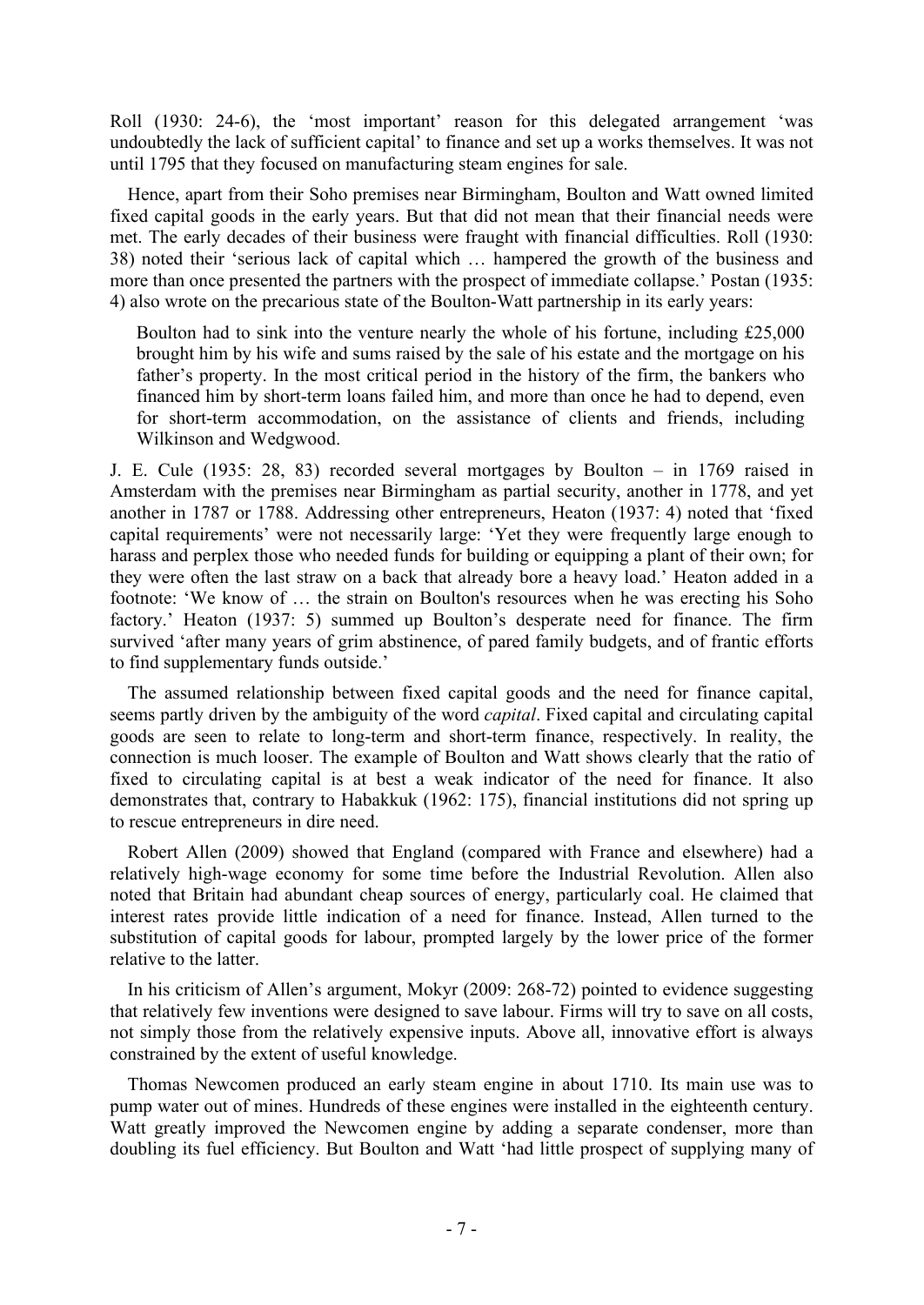their engines to collieries where coals were cheap and where the saving of fuel was of little importance' (Roll, 1930: 67). The cheapness of coal was here a barrier, not a spur, to technological progress. Boulton and Watt got around this problem by offering their engines to the Cornish tin and copper mines. Unlike the Midlands and North of England, there was no coal in remote Cornwall: it was shipped there from South Wales. The local expensiveness of coal gave the Watt engine an advantage. But also in that county, there was a severe shortage of the skilled labour required to assemble and maintain the engines (Roll, 1930: 60-66). Parts for their steam engines had to be transported by road or canal to Bristol, from where they were conveyed by coastal vessels to their Cornish destinations. There, the superior Watt engines quickly replaced the Newcomen machines. This strategy established the Boulton and Watt business before they developed and manufactured rotative steam engines after 1795.

Relative prices of factor inputs clearly mattered. But this story is not about substituting relatively cheap capital for relatively expensive labour. A Cornish tin mining enterprise circa 1780 had the choice of a Newcomen engine, or a slightly smaller, equally powerful, more expensive, and hugely coal-saving engine by Boulton and Watt.<sup>[6](#page-8-0)</sup> There are several kinds of capital goods involved in these options, including coal, and two types of steam engine. Both skilled and unskilled labour are relevant. Neither capital goods nor labour are homogenous. The oversimplified rhetoric of *capital* obscures this heterogeneity.

We have no way of ascertaining the price of aggregated capital goods without knowing their individual prices. As Piero Sraffa (1960) showed, the value of aggregate capital goods is not independent of relative prices, wage levels and profits. Yet it is relative prices that are said to drive the choice of combination of *capital* and *labour.* The reasoning is circular. The forgotten Cambridge capital theory debates showed the severe limitations of  $Q = f(K, L)$  and of the related idea of marginal substitutions between these aggregated factors of production (Harcourt, 1972). Aggregated prices of 'capital' relative to 'labour', as displayed by Allen (2009: 138-9), are highly problematic for this reason. As Mokyr (1994: 15) pointed out:

factor-saving biases can only be identified in models in which labour and capital are comparatively homogeneous. If technological change replaces skilled artisans with proletarians, or replaces one form of capital with another, the measurement problems can become insuperable.

Capital goods are needed for production through time. They can also be used as collateral for borrowing money. Yet much of the focus of economic historians has been on savings, which come out of profits, as the main options for raising finance. The relative neglect of possible collateralization of fixed assets is unfortunate. Collateralization requires developed financial and legal institutions to deal with property and debt.[7](#page-8-1)

#### **4. The institutional foundations of modern finance**

Financial institutions have a very long history. Bank depositories existed in Babylonian temples and in India almost four thousand years ago. They were also found more than two

<span id="page-8-0"></span><sup>&</sup>lt;sup>6</sup> Brunt (2006: 89-90) quoted the cost of an early Watt engine as £2,000 (which is equivalent to over £250,000 in 2019 prices). But the savings in coal costs for Cornish clients, compared to the Newcomen engine, were estimated at £2,000 per annum.

<span id="page-8-1"></span><sup>7</sup> De Soto (2000), Steiger (2006, 2008), Arruñada (2012, 2017), Heinsohn and Steiger (2013), Hodgson (2015a, 2015b).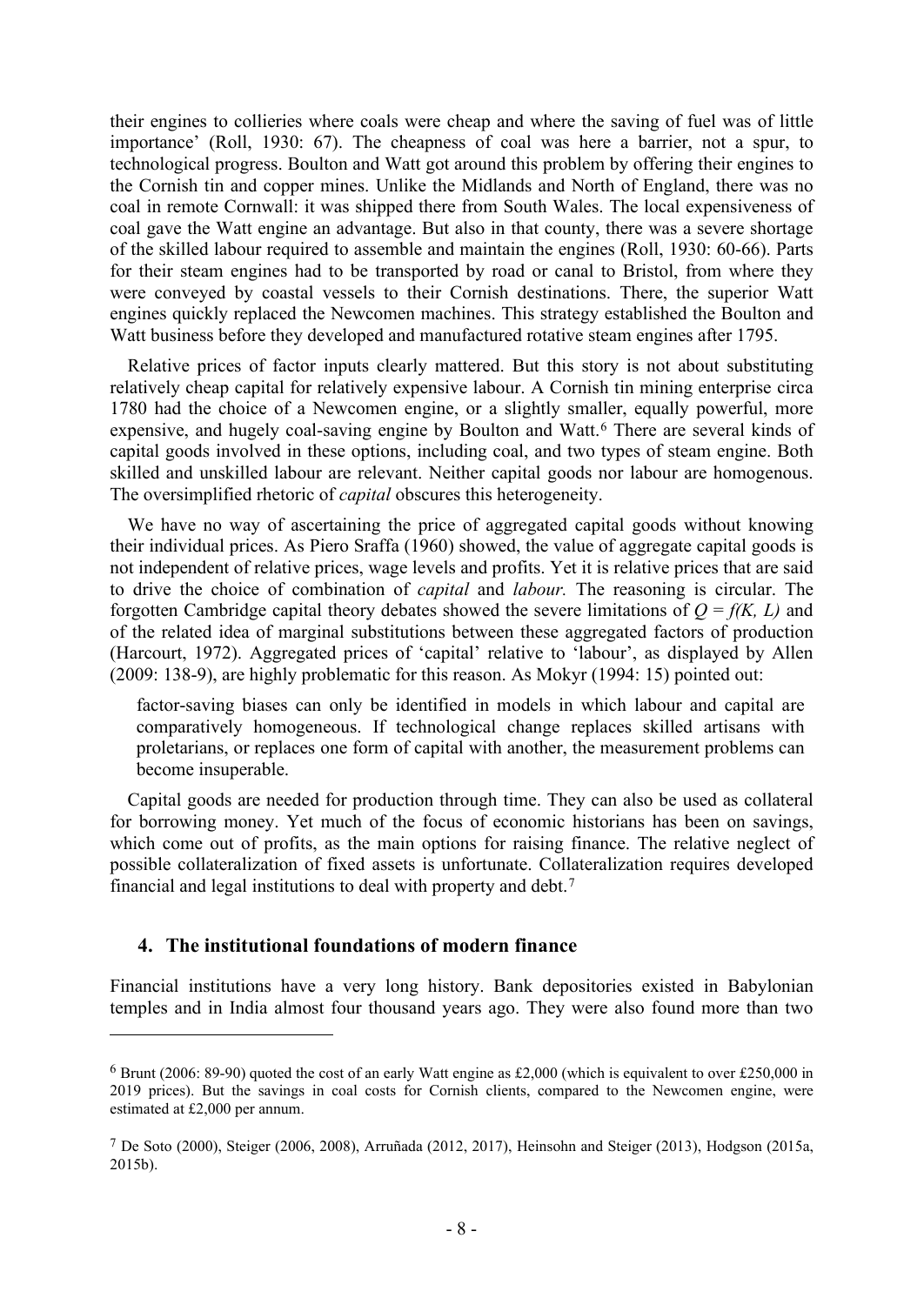thousand years ago in ancient Greece, the Roman Empire and Qin Dynasty China. These ancient banks stored gold and other portable wealth for clients, provided credit and kept records. Their lending function was constrained, partly because non-portable wealth was more difficult to use as collateral. From the twelfth century, banks in Italy acted as money changers and provided credit using future agricultural outputs or mercantile profits as security. Fractional reserve banking emerged later, in the Netherlands. It spread to England in the seventeenth century. Banknotes and cheques were developed, avoiding the need to transport gold or silver (Neal, 2015).

Noting the ancient roots of banking, McCloskey (2010: 138) concluded: 'Finance and saving and investment cannot have been crucial' for modern development, as places such as Florence, Athens or Beijing 'would have innovated us into the modern world.' This overlooks the primitive state of banking, by modern standards, in ancient China, ancient Greece and even medieval Florence. Neal (2015) saw the beginnings of 'modern finance', with stable currencies and long-term public debt, in Genoa in the fifteenth century. But political fragmentation and wars prevented the full development of a modern financial system in medieval Italy. Finance-driven economies build on both experience and legislation to establish contractual rules, concepts and templates to deal with complex financial obligations. Craig Muldrew (1998) explained how these institutions developed in England from the sixteenth century. Modern banking systems also depend on central banks and markets for debt. Created in 1668, the Swedish *Riksbank* was the world's first central bank. The Bank of England followed in 1694.

Rather than supporting industry or commerce, the primary reason for the establishment of the Bank of England was to finance state expenditures, particular for war. Nevertheless, Neal (1994: 180-1) described the Bank of England as helping to develop a 'web of credit … anchored securely in the City of London'. The number of banks increased. There were about 24 London banks in the 1725, 52 in 1785 and 70 in 1800. In the UK provinces there were about a dozen country banks in 1750, 119 in 1784, and 280 in 1793, reaching to a peak of 707 in 1812. Country banks played an important and growing role, but they were often insecure, and their numbers fluctuated, due to failures and amalgamations.<sup>[8](#page-9-0)</sup>

Institutions to establish land as collateral for loans, and markets for debt, were limited in the UK until well into the eighteenth century. Crucial was the emergence of institutions making debt itself saleable or 'negotiable.' Limited markets for debt had appeared centuries earlier in China, France, Italy and the Netherlands, but their legal basis was then underdeveloped. Contracts ordinarily involve legal obligations to deliver goods or services in exchange for money. Exchanges of promissory notes involve instead the purchase of a promise, and originally this was not recognized as a valid contract in law: the selling of debt was not sanctioned by legal recognition of the transfer of the obligation to its purchaser. Major legislative changes were necessary to make this possible.

In England in the seventeenth century the 'blundering attempts' (Beutel, 1938: 840) of common law courts to deal with the negotiability of debt led businessmen to press Parliament for robust legislation. Repeated statutory legislation and experiences of case law up to the 1750s were required to consolidate negotiability (Lawrence, 2002).

<span id="page-9-0"></span><sup>8</sup> See Dawes and Ward-Perkins (2000, vol. 1: 6), Kindleberger (1984: 77-9), Matthias (1969: 169), Pressnell (1958), Heblich and Trew (2019).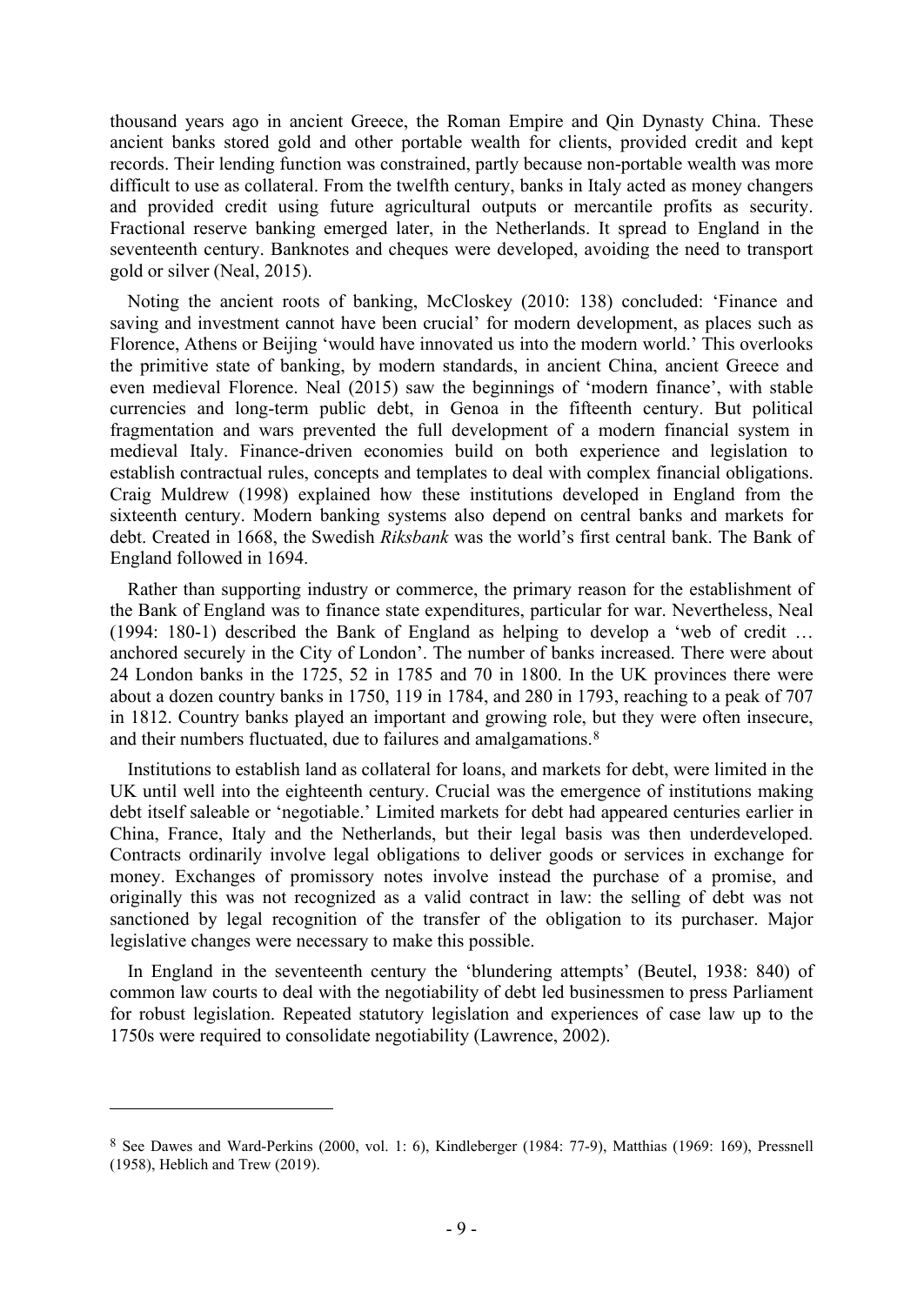Modern finance involves a complex web of contractual obligations. Fractional reserve banking has a cumulative effect on money creation by commercial banks as it expands the money supply beyond the scale of the deposits alone. Any debt is funded by current assets, or by claims owed by a third party. The purchaser of debt receives the right to an asset that itself can be used as collateral to borrow. Credit money thus feeds on itself. But this all depends on a legal structure of enforceability, a fractional reserve system backed by private and state assurances, and sufficient confidence that debt can be redeemed. Once legal institutions supporting collateralizable property, credit money, and the sale of debt were in place, a new dynamic was unleashed.

But this new system is vulnerable to waves of speculation, causing unsustainable booms and damaging slumps. In his history of central banks in several countries, Charles Goodhart (1988) noted their movement from being bankers for the government, to taking responsibility for the whole financial system. Then the central bank no longer treats other banks as rivals but takes some responsibility for their welfare.

Crucially, the Bank of England did not become established as the institutional lender of last resort until about 1760, after a series of financial panics. 'On the eve of the industrial revolution it took its first step towards the assumption of the powers and responsibilities of central banking … the lender of last resort [was] a function of much greater significance than its former role as a fiscal arm of the crown' (Lovell, 1957: 15-17).

It is reasonable to describe what was consolidated in Britain in the eighteenth century as *capitalism* (Hodgson, 2015a). Contrary to McCloskey (2016b: 93) – who again dismisses too speedily – *capitalism* is not defined as the accumulation of capital goods, or 'piling brick on brick' as she put it. It is finance that is definitionally central to capitalism. In part, as Schumpeter (1939: 223) explained, 'capitalism is that form of private property economy in which innovations are carried out by means of borrowed money, which in general ... implies credit creation.' Accordingly, as Geoffrey Ingham (2008: 73) concluded: 'Capitalism is distinctive in that it contains a social mechanism by which privately contracted debtorcreditor relations … are routinely monetized.'[9](#page-10-0)

To consider whether the slow development of the British financial system restrained industrial growth until sometime in the nineteenth century, we need evidence on the extent of creation of credit through the use of financial institutions in the eighteenth and nineteenth centuries. Security or collateral are the foundations of credit. The main store of wealth was land. Among other things, we need evidence on potential and actual mortgaging by entrepreneurs and shareholders.

Economists have paid insufficient attention to the institutional conditions required to mortgage assets or use them as security for loans. For example, in 'the economics of property rights' property is regarded as mere possession or control. Legal title is seen as significant only if it aids control of the asset. Otherwise, 'property' is simply what you control, and you have a 'property right' even if you have stolen it (Alchian, 1965; Furubotn and Pejovich, 1972; Barzel, 1989). Critics point out that de facto possession does not necessarily constitute a right. This dismembered view of property ignores its multi-faceted legal nature (Honoré, 1961; De Soto, 2000; Cole and Grossman, 2002; Steiger, 2006, 2008; Heinsohn and Steiger,

<span id="page-10-0"></span><sup>9</sup> Schumpeter (1954: 78 n.) dated the rise of capitalism to the sixteenth century. By his own criteria, this is too early. Extensive 'borrowed money' and 'credit creation' required institutions to allow the practicable mortgaging of wealth. These did not emerge in England before the 1670s. A more precise definition of capitalism is proposed in Hodgson (2015a).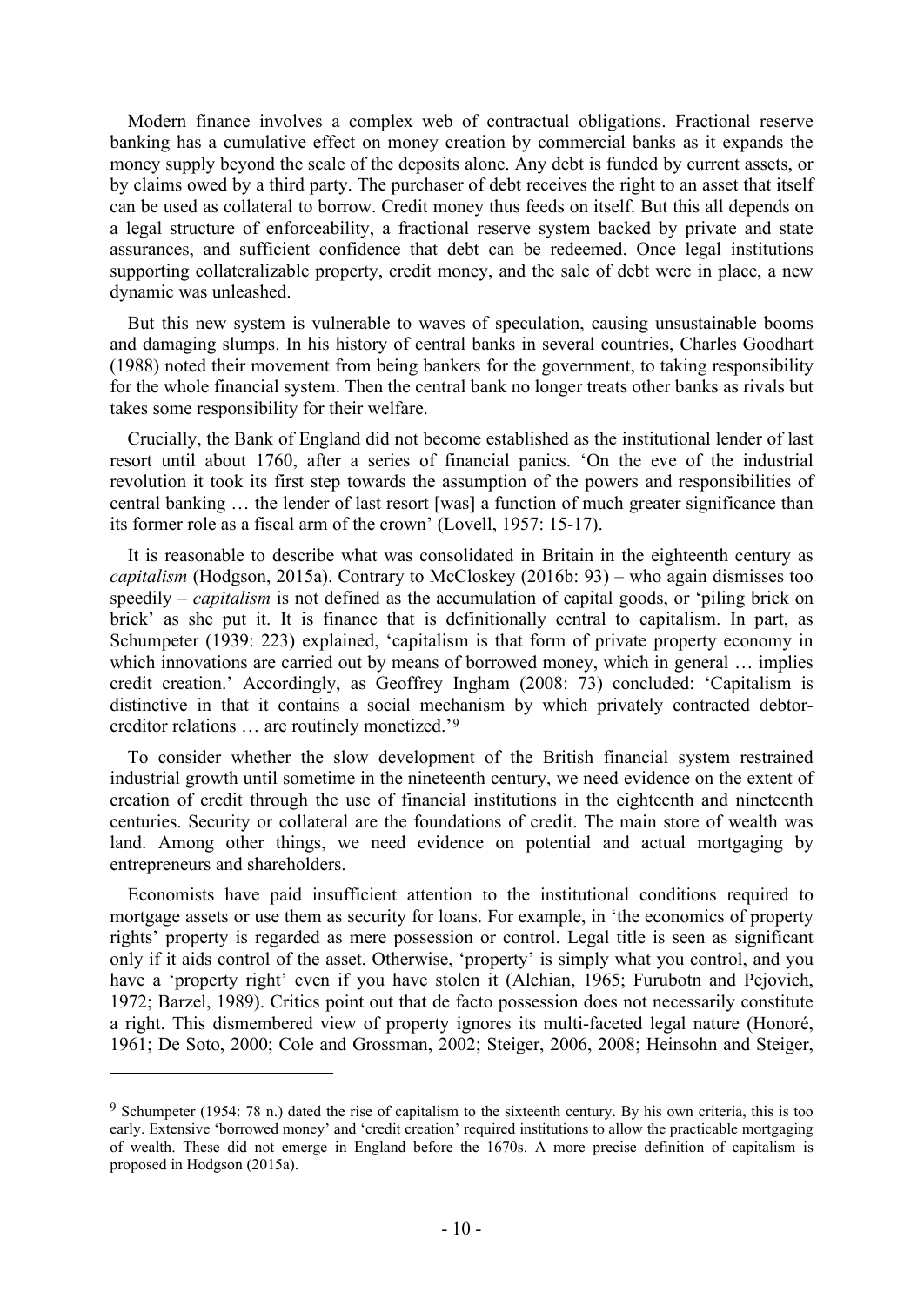2013; Hodgson 2015a, 2015b). Possession (*usus*) is only part of the real story. Ownership is not simply a matter between buyer and seller, but it requires some legal authority. As John R. Commons (1893: 110) put it: 'in the end, the actual title to property rests on the sovereign power of the state to enforce its decrees.' Consequently, the 'economics of property rights' places no emphasis on the possible use of property (including land, buildings and patents) as collateral. The concepts of collateral and mortgage are absent from the works of Armen Alchian (1965), Eirik Furubotn and Svetozar Pejovich (1972), Yoram Barzel (1989) and others in this genre. But they are vitally important for economic development.

## **5. Land alienability and mortgageability in England before 1700**

If land cannot be sold or its use-rights transferred, then it cannot be used as security for loans. Much English land was bought and sold, at least from the twelfth century. Four county-based studies in England from the thirteenth to the fifteenth centuries suggest that sales of land were increasingly frequent, among free peasants from the twelfth century onwards (Harvey, 1984). Habakkuk (1981: 213) noted that the land market developed during the sixteenth century, but 'the general series do not enable one to judge whether more land was sold in, say, the 1720s than in the 1620s, or compare the level of sales in the eighteenth century as a whole with the level in the century before 1640.' Here too have little information to go on.

While the essays in P. D. A. Harvey's (1984) book show peasants trading in freehold land growing from the twelfth century, there is no mention of any piece of land being mortgaged. Neither 'mortgage', 'collateral' nor 'security' appear in the index of the volume. Studies in the book edited by Chris Briggs and Jaco Zuijderduijn (2018) confirmed that mortgaging in medieval England was rare. When it occurred it was almost always between geographically proximate lenders and borrowers. Institutional arrangements for mortgaging generally favoured the lenders: the borrowers ran severe risks of losing their land.

Some medieval mortgages involved the transfer of both *usufructuary* rights and legal title to the lender, for the period of the loan (Briggs and Zuijderduijn, 2018). One reason for this arrangement was to circumvent the usury laws. Before sixteenth century legislation that made limited interest payments legal, such *usufructuary* mortgages were among the rare cases of mortgaging.[10](#page-11-0) Peasant freeholdings changed hands, but much other land was not alienable. There were enduring restrictions on selling landed property, known as entails. Many entails enforced primogeniture, ensuring that a landed estate passed from one generation to another through the eldest son. But even when the courts limited the scope of entails in 1614, these were replaced by voluntary and widespread 'strict settlements' that had similar effects, and prevailed until the nineteenth century (Beckett, 1984; North et al. 2009: 89-9; Allen, 2012: 65).

Entails and strict settlements 'restricted the uses to which land could be put. … Holders could seldom sell, swap, or mortgage property under their control' (Bogart and Richardson 2011: 245). Strict settlements stubbornly endured, largely because the wealthy elite wanted and protected them. Owners were disinclined to sell or mortgage buildings or land that had been in their family for generations. Loss of land meant loss of status and privileges.

Much land was set aside as commons. Around 1700, about one-quarter of arable land in England was held as commons, where villagers shared rights to the use of pastures, water

<span id="page-11-0"></span><sup>10</sup> *Usufructuary* mortgages are still used today in the Indian Subcontinent.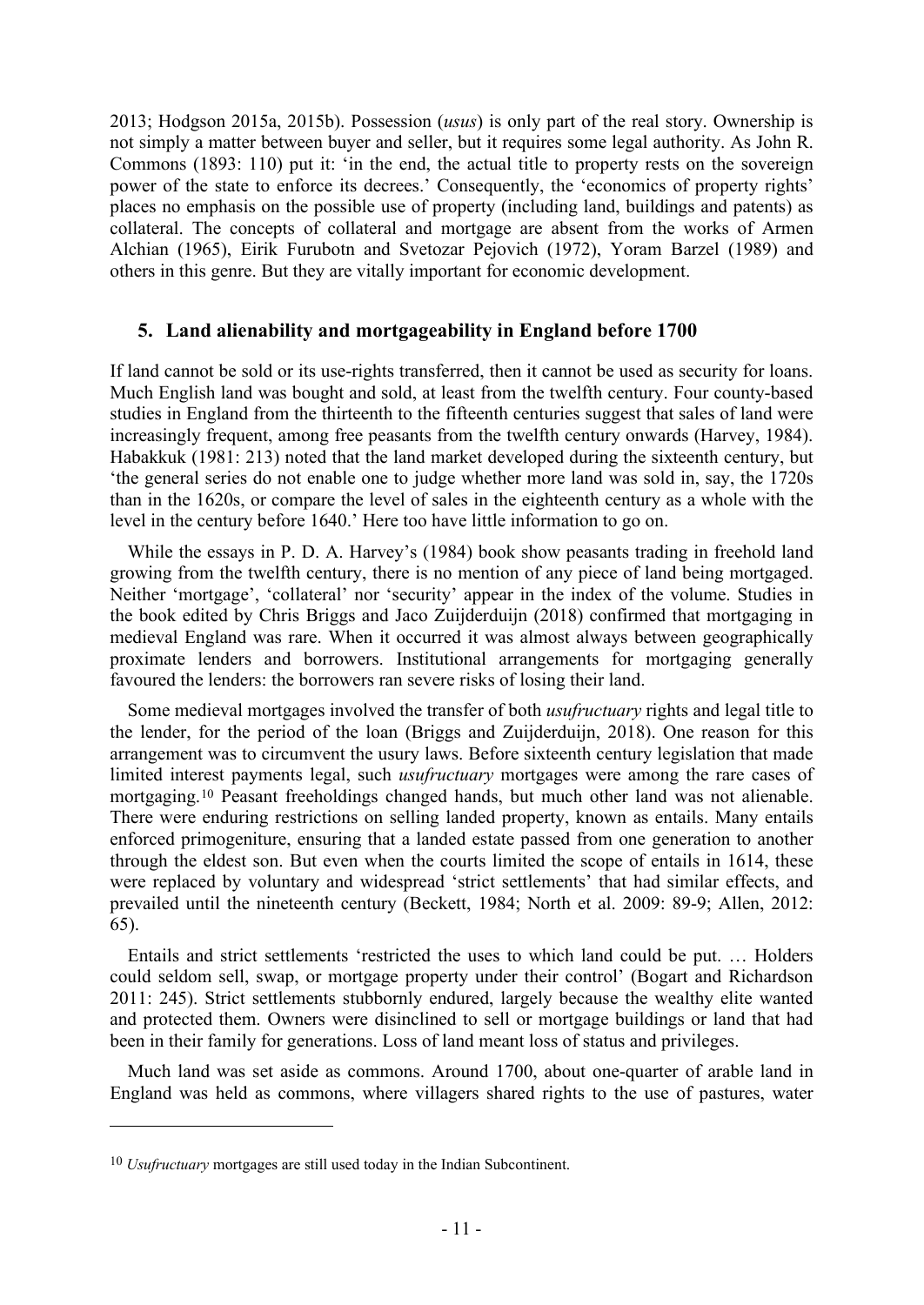sources, or woods (Bogart and Richardson 2011: 247). This land could not be sold or mortgaged.

Parliament became involved in the process of making more land alienable. Estate acts undid strict settlements. Statutory authority acts were used to develop infrastructure. Not all enclosures resulted from acts of parliament, but many did. Dan Bogart and Gary Richardson (2011: 249-50) gathered data on the numbers of estate, statutory authority and enclosure acts from 1700 to 1830. They showed that legislative reform of landed property rights was sluggish from 1700 until about 1750 and then took off rapidly, with the strongest growth trends coming from enclosure and statutory authority acts. The annual rate of legislative activity to make land saleable increased about fivefold from 1750 to 1810. Further research into land sales and mortgaging in this period would be helpful to confirm or deny the dramatic picture suggested by the legislative data.

In the seventeenth century the mortgaging of inheritable copyhold lands became more common. The lord of the manor owned the land but passed lifetime or inheritable *usus* and *usus fructus* rights to a copyholding tenant, who paid a nominal rent. If the copyhold were inheritable, then it could be sold on or mortgaged, under the jurisdiction of the manorial court. Hence copyhold transfers were open and under scrutiny, and the manorial court registered the land and the transactions upon it. In contrast, freeholder mortgages lacked any land registry or assembled public record.

Juliet Gayton (2018) found no evidence of a copyhold mortgage before the seventeenth century. She saw this absence as due to the unreformed usury laws. Using a sample of manorial records, she found a pronounced rise in the number of copyhold mortgages from 1606 to the time of the Restoration. She noted that most borrowers and lenders lived within fifteen miles of each other. There was little recorded use of financial intermediaries. In Gayton's sample there was a decline of recorded copyhold mortgages after 1660. This could reflect a shift of mortgage proceedings from the manorial to the common law courts, particularly after the reform of mortgage laws in the 1660s, as discussed below. Other studies do not show a decline in copyhold mortgages (French and Hoyle, 1999).

We lack information on how much land was alienable in the seventeenth century. But we do know that even if it could be sold, obtaining a mortgage on freehold land was prohibitively risky and expensive before 1670. Allen (1992: 102-3) explained:

It was possible to mortgage freehold land, but the arrangements were so unsatisfactory that money was raised by a mortgage only in dire circumstances. In such mortgages the freehold in the property was conveyed to the mortgagee, who advanced all the money. Repayment was normally to be made in six months. If default occurred by even so much as one day, the title remained permanently with the mortgagee. Moreover, the mortgagor was still indebted to the mortgagee for the repayment of the loan. The mortgage was thus not a device for long-term finance and was at best a risky procedure for raising long-term funds.

The seventeenth century saw the first steps in developing modern mortgage law. Numerous landowners petitioned the courts for more favourable legislation. But mortgage law 'remained confused at least into the 1670s'. Allen (1992: 104) continued: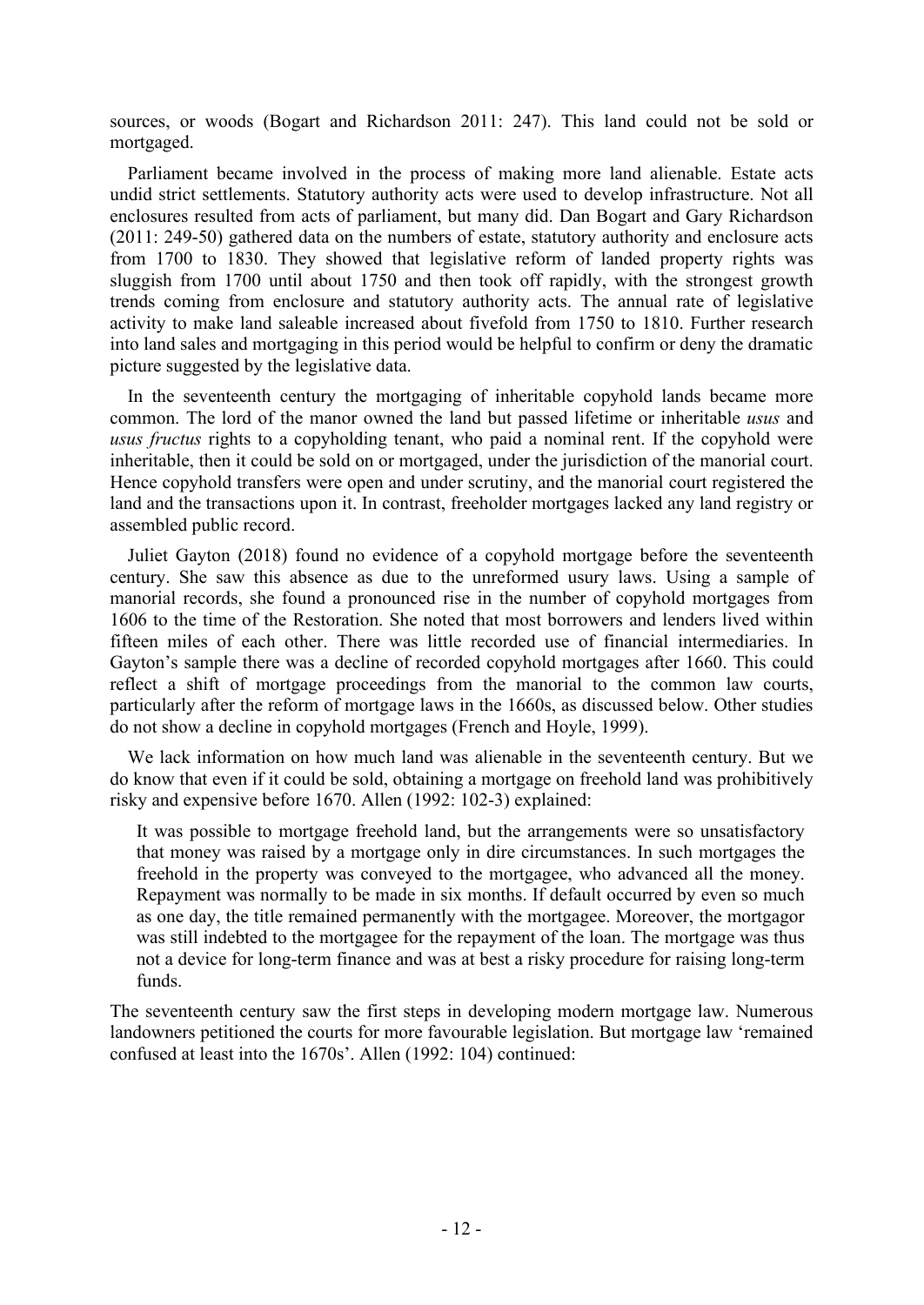It was not until the end of the [seventeenth] century that mortgages became automatically and indefinitely extendable, as long as the mortgagor regularly paid interest. Only then did the mortgage become a routine device for using land to raise long-term finance.<sup>[11](#page-13-0)</sup>

As David Sugarman and Ronnie Warrington (1995) pointed out, there is some irony in the fact that privileged landowners lobbied so hard for a change in mortgage law that would boost their hold over their landed estates, and yet it would eventually lead to a release of finance capital that would help the rise of the rival industrial bourgeoisie to power.

Empirical research by Grajzl and Murrell (2021a, 2021b) into English case law shows that the rules of mortgaging became under greater court dispute from about 1640 and deliberation upon them rose until 1690. Subsequently, disputes remained at around that level, to begin to fall after about 1720. This indicates that mortgage law became substantially settled before the middle of the eighteenth century.

From the seventeenth century, forms of mortgaging evolved in attempts to get around the legal encumbrances tied up with landed property. One option was to obtain a mortgage on leasehold rights, rather than on the legal title to the property, as collateral (Anderson, 1969a; Neal, 1994: 163; Clark, 1998: 60). But such transactions were still fraught with difficulties. Eventually, as the legal encumbrances to alienation diminished, mortgaging based on legal title as security became more prominent.

Data on land sales gathered by Clark (1998: 74-76) cover the period from 1500 to 1910 but show no instance of a mortgage before 1680. Allen (1992: 104) wrote: 'The volume of finance raised by mortgage grew rapidly in the late seventeenth century.' He referred to William Petty (1927, vol. 1: 247) who had estimated in about 1660 that capital raised with land as security equalled only 2.5 per cent of the value of English real estate. Allen further noted that in the mid-1690s Charles Davenant had estimated that loans secured on land amounted to £20 million, which equalled about 8 per cent of the value of English and Welsh property. Allen regretted the lack of later estimates.

In 1690 the economist Nicholas Barbon helped to develop the National Land Bank, which would mortgage real estate. But, opposed by the Treasury and Parliament, this scheme foundered in 1697 (Clapham, 1966: 33-4; Rubini, 1970). It took several decades to build up financial institutions under which alienable land could be readily mortgaged. Much land in the 1690s could not yet be used as collateral. Further changes in land ownership and land registration were necessary, and these were slow in coming.

Contrary to Douglass North and Barry Weingast (1989) and Daron Acemoglu et al. (2005), the key change in property rights due to the Glorious Revolution of 1688 was not an improvement in their *security*. In England, landed property was relatively secure from the twelfth century (McCloskey, 2010; Fukuyama, 2011: 418-20; Hoppit, 2011; Ogilvie and Carus, 2014). Increased rights of *alienability* (normally a precondition of mortgageability) imply changes in the nature of landed property rights. Evidence suggests that possibilities for alienability increased, noticeably after 1750 and into the nineteenth century (Hodgson, 2017). Property was relatively secure. What was needed was increased opportunities for land alienability combined with other institutional arrangements to facilitate the use of land to obtain credit.

<span id="page-13-0"></span><sup>11</sup> These developments in mortgage law were also noted by Simpson (1961: 226-9), Mingay, (1963: 36) and Van Bochove et al. (2015).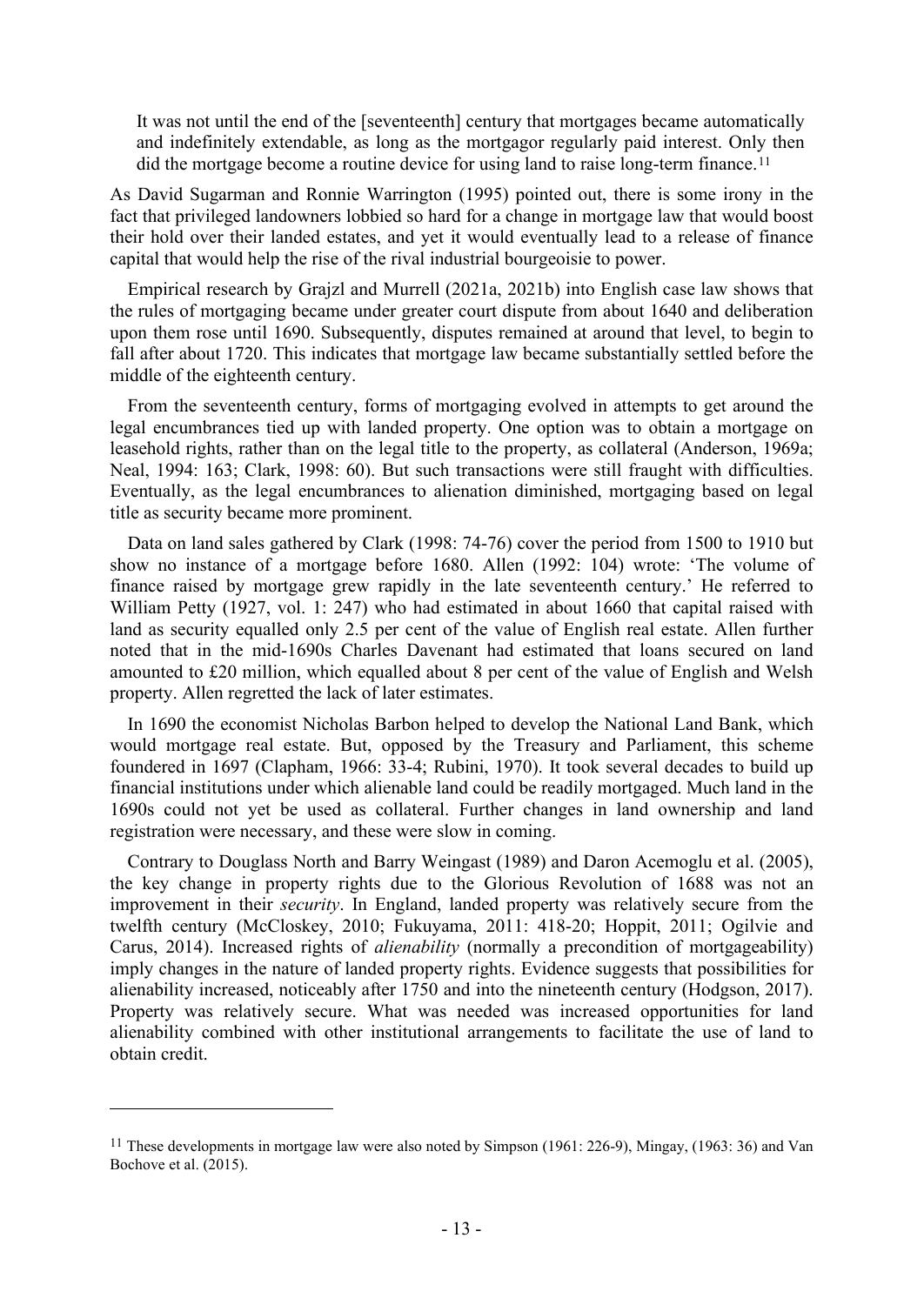## **6. Raising mortgages in the eighteenth century**

As Benito Arruñada (2012) explained, there need to be safeguards to ensure that the mortgagor has genuine title to the land, and its boundaries are not under dispute. A partial solution is the formation of land registries, as Hernando de Soto (2000) has pursued in contemporary Peru. But as Arruñada (2017) further elaborated, an operable system of land registration requires trustworthy financial intermediaries plus legal and administrative institutions that are efficient and relatively free of corruption. Even today, only a minority of countries fulfil these conditions (Dam, 2006).

By 1663 a land registry was in operation called the Bedford Level, covering 703 square miles including the whole of the Isle of Ely and adjacent areas with Huntingdonshire, Norfolk and Suffolk. By 1700 there was some clamour for further land registries, to facilitate land mortgaging and the raising of capital. Land registries, with records of conveyances and mortgages, were established in the West Riding of Yorkshire in 1704, the East Riding of Yorkshire in 1707, Middlesex in 1708 and the North Riding of Yorkshire in 1735. Remarkably, these records seem rarely explored by economic historians.[12](#page-14-0) By comparison, the Low Countries had a more extensive and much better organised system of land registration as early as the seventeenth century (Van Bochove et al., 2015). In the UK, local systems of land registration proceeded very slowly and took centuries to develop. Progress was patchy. But from the end of the seventeenth century there is even some evidence of mortgaging in parts of England that lacked land registries.

Mortgages did not always finance industrial investment or entrepreneurship. Much land was mortgaged to pay for conspicuous consumption, buildings, marriage settlements and idle pleasures (Joslin, 1960: 176; Cannadine, 1977, 1980).

In the eighteenth century the Bank of England had little to do with mortgages (Joslin, 1954: 175-7). An Act of Parliament of 1708 prevented private banks with more than six partners from issuing bank notes. Some private banks developed a limited but growing mortgage business. In their study of Hoare's Bank in London, Temin and Voth (2013: 50) reported: 'Mortgages were the single most important security offered in the years before 1710'. Joslin (1960) also noted several cases of lending via mortgages by the London private banks in 1739-84. But again the evidence is limited. What is certain is that all UK private banks remained small until after the Joint-Stock Bank Act of 1826, which replaced the 1708 Act and heralded a more effective banking system.

In his study of country banking, Leslie Pressnell (1958: 344) noted the growing need for long-term finance, including for major agricultural improvements: 'Loans by way of mortgage were procurable in London, from banks and insurance companies and through the multitudinous lawyers of the capital.' Pressnell (1960: 187) concluded: 'Much the most important means of raising money privately in the eighteenth century was the property mortgage.' Mathias (1969: 175-6) cited several enterprises that obtain loans from banks, but without detailing whether there was any mortgage or collateral. His list includes the Duke of Bridgewater, who opened the Lancashire canal in his name in 1761, plus Richard Arkwright and other industrial entrepreneurs. The evidence we have so far is very patchy, but it reveals

<span id="page-14-0"></span><sup>&</sup>lt;sup>12</sup> Tate (1944), Sheppard et al. (1979) and Sheppard and Belcher (1980) are exceptions.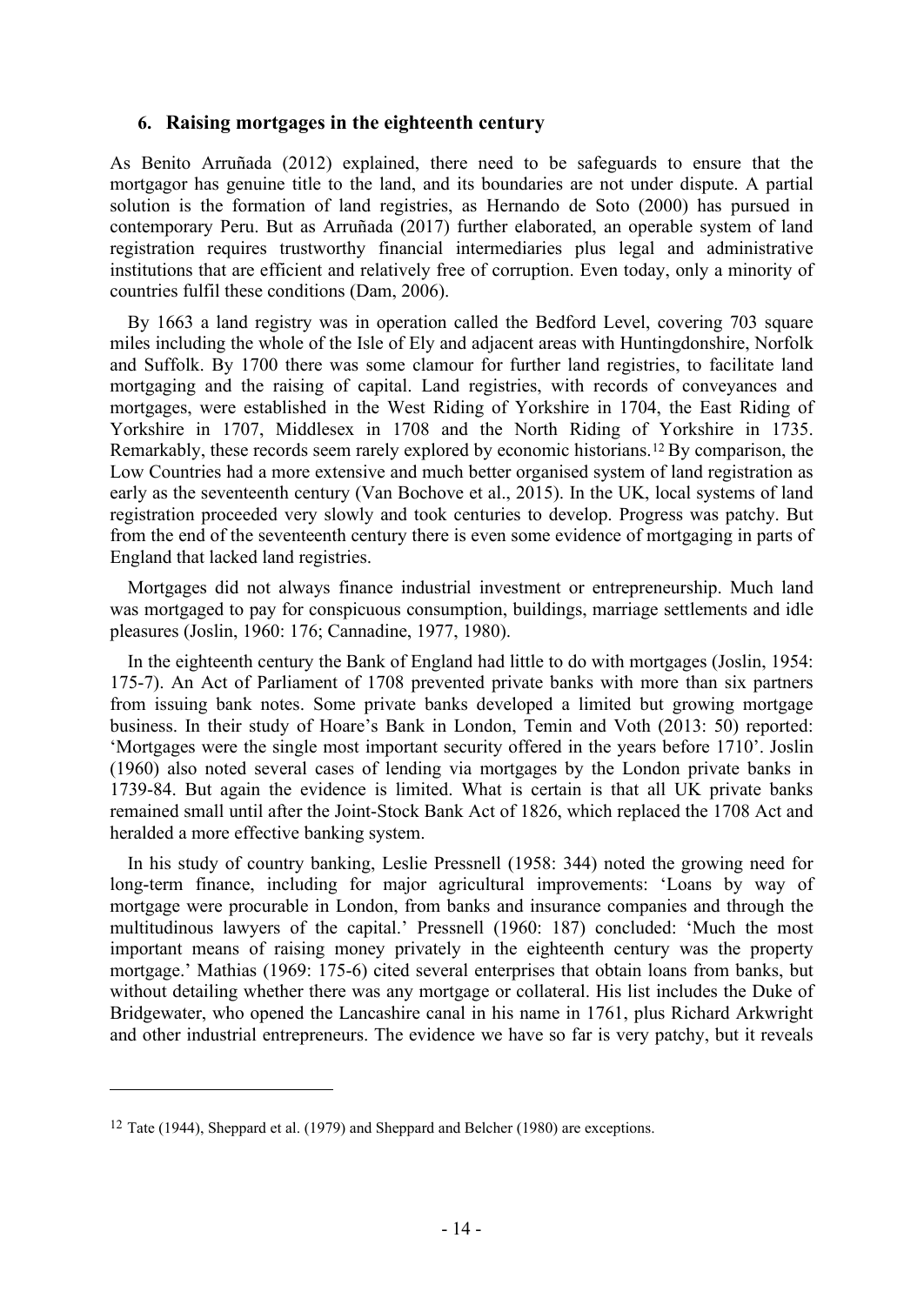cases where mortgages were raised on land or other assets to finance industry or infrastructure.

Infrastructural development was crucial to prepare the ground for industrialization. In her study of the English turnpike trusts, Brenda Buchanan (1986: 230) noted the early development 'of the concept of the "mortgage" beyond its landed origins. … Before 1793 the tolls formed the only security, and these were assigned to three landed trustees. Each mortgagee had "all the Right Title and Interest in and to the said Tolls".' J. R. Ward (1974) found a similar innovation in mortgaging arrangements in the early canals and river improvements, where the rights to the barge tolls where sometimes mortgaged. He noted a mortgage on a landed estate for river improvements as early as 1698. His data also show that the Sun Insurance Company provided some mortgages.

To whatever use the loans were put, mortgage activity was significant. By using the records of attorneys, B. L. Anderson (1969a, 1969b) established that mortgaging occurred in Lancashire throughout the eighteenth century, and M. Miles (1981) and Hudson (1986) found significant evidence post-1750 of borrowing and mortgaging in the West Riding of Yorkshire. Anderson (1969b: 18) noted examples of mortgages on urban dwellings in Lancashire: 'it is clear that the practice of borrowing and lending on mortgage had taken root among all classes right from the beginning of the [eighteenth] century.' Mortgaging became no longer the exclusive device of the rich.

The impressive study by Philip Hoffman et al. (2019) of peer-to-peer lending from 1740 to 1899 in France, serves to warn us of the amount of 'dark matter' that may be out of sight, in Britain and elsewhere. Hoffman and his colleagues showed that peer-to-peer lending in France was huge, in rural as well as urban areas, almost century before French industrialization and the rise of its banks. In 1770 about one third of French families borrowed money. Much of this lending involved mortgages and was facilitated by the use of *notaires*. This borrowing was not generally from family and friends. It could no rely on trust alone. As well as acting in their capacity as state officials to authorize and record contracts, the *notaires*  often served as financial intermediaries, by matching lenders with borrowers and arranging loans. Before 1850, lenders and borrowers were rarely more than a day on horse apart, because the lender might have to visit the borrower to retrieve the debt. Nevertheless, lending flourished.

Hoffman and his colleagues were able to access data on the extent of this lending because of surviving central records. The closest equivalent positions in Britain are the attorneys or scriveners. But these have never been state officials and no central British records of such lending exist. Finding comparable data of peer-to-peer lending in Britain will be a much harder task. But the French case suggests that much British financial activity, while legal, may hidden in the archives.

This raises the question if finance was available in 1740, why did France not industrialize until well into the nineteenth century? The answers are beyond the scope of this article, but may lie in pre-1789 state despotism alongside a fragmented legal system, revolutionary turbulence from 1789, the slow development of larger private companies, or the underdevelopment of wider financial markets, including markets for debt (Carruthers, 1996: 23).

In Britain, when peer-to-peer and bank lending were inadequate, borrowers approached other financial institutions. A. H. John (1953: 155) highlighted the role of insurance companies in providing mortgages: 'In the first half of the [eighteenth] century the only office to make great use of mortgages was the Sun Fire, to be followed later by the Equitable.' The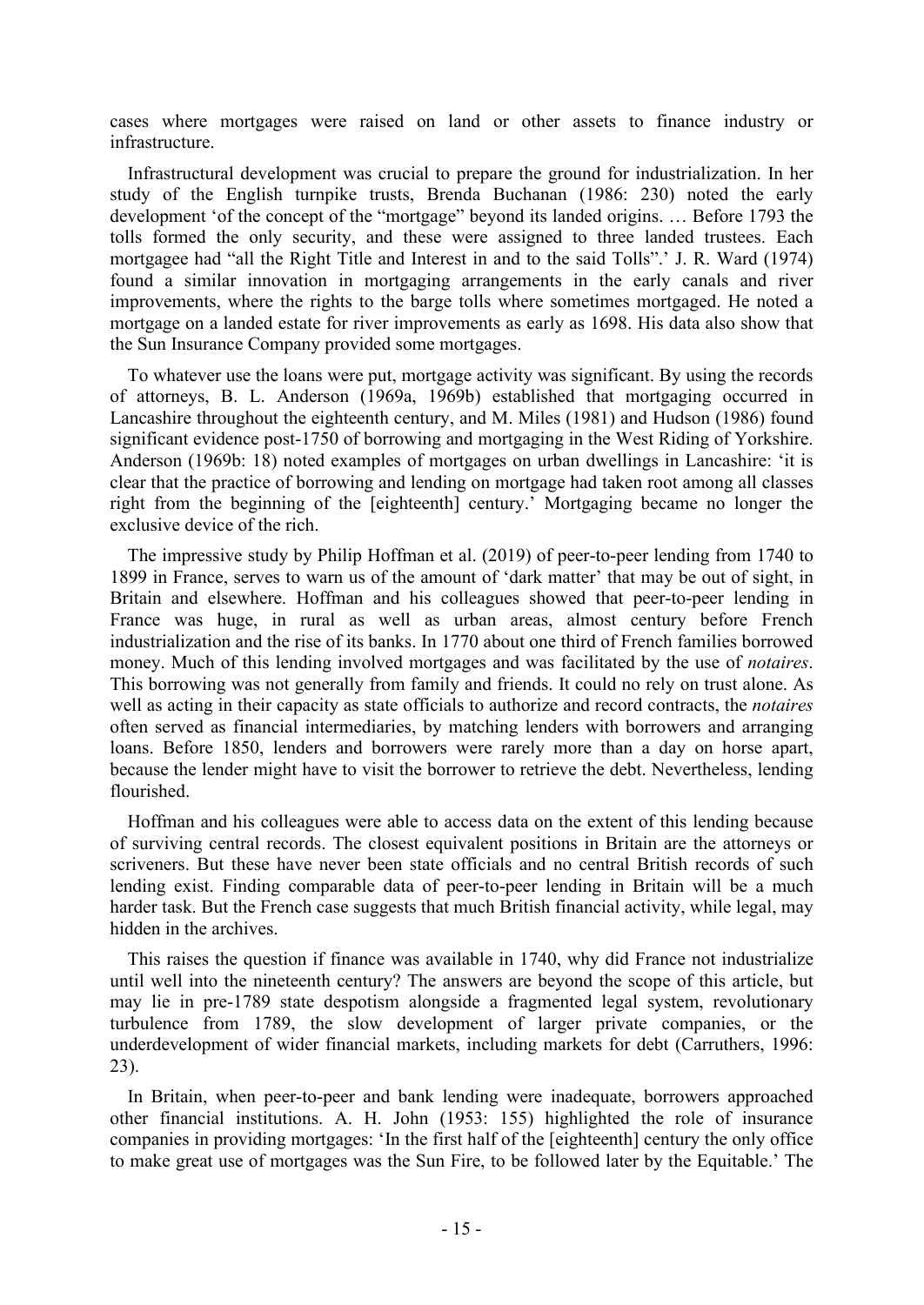mortgaging function of insurance companies expanded after 1750. G. E. Mingay (1963: 37) noted: 'By the end of the eighteenth century the Equitable and Sun Fire Offices alone had some £776,000 invested in mortgages.'

Further archival research might help to resolve some important questions. For instance, it is clear that as the Industrial Revolution progressed, many joint stock enterprises were financed by shareholders. But where did the shareholders obtain the money to buy their shares? It would be interesting to see how many shareholders mortgaged land or buildings to finance their investments.

More land could be mortgaged as enclosures of common lands progressed. Pressnell (1958: 350) wrote:

Most enclosure Acts contained a clause which permitted the commissioners to mortgage the land in order to finance the work of enclosure. … No trace of bankers' having lent on mortgage for this purpose, or indeed of anyone else having done so, has been found in the course of this study; but, in view of the monotonous recurrence of this clause in private Acts, it is surely likely that such lending occurred. The evidence doubtless awaits disinterment from the piles of mortgage agreements in county record offices and solicitors' offices.

Much of this evidence has not been disinterred, despite the analysis of enclosures having been a hot topic for economic historians. Mingay (1963: 97-8) and Liam Brunt (2006: 87) noted the option of mortgaging enclosed land. More sceptically, Michael Turner (1981: 236, 237) pointed out that the extensive use of enclosed land to raise funds by mortgage 'has yet to be demonstrated' and 'yet to be investigated'. Turner suggested that Pressnell may have overestimated the likelihood of this happening. But we simply do not know, because adequate research has not been done.

In summary, it seems that that there was substantial mortgaging activity by end of the eighteenth century. But mortgage risks were high. For example, as Ellis Powell (1915: 118, 124) noted: 'The lending of money on farm mortgages for agricultural improvements was the principal case of the failure of 240 country banks in 1814, 1815, and 1816'. In the crisis of 1825-26, 60 country banks failed (Cameron et al., 1967: 27). The emergencies of war and successive banking failures led to reforms and restructuring of the banking system, including the Country Bankers Act of 1826. Such observations are consistent with the Schumpeterian hypothesis that the rickety and constrained state of British financial institutions was one of the factors that held back growth during much of the Industrial Revolution.

## **7. Conclusion**

The conventional wisdom, laid down by Postan (1935), developed by Pollard (1964) and endorsed by many others, is that finance was provided by savings, or by borrowing from family and friends, and that financial institutions otherwise played a minor role. This jars against widespread international evidence of the importance of financial institutions in economic development. Some economic historians, such as Mathias (1969), have paid more attention to mortgaging activity, but they had insufficient evidence to challenge the conventional wisdom. While the 'Postan-Pollard story' may have an empirical foundation, at least in the early years of the Industrial Revolution, it may also be that the nascent state of British financial institutions restricted borrowing, hindered entrepreneurship and helped to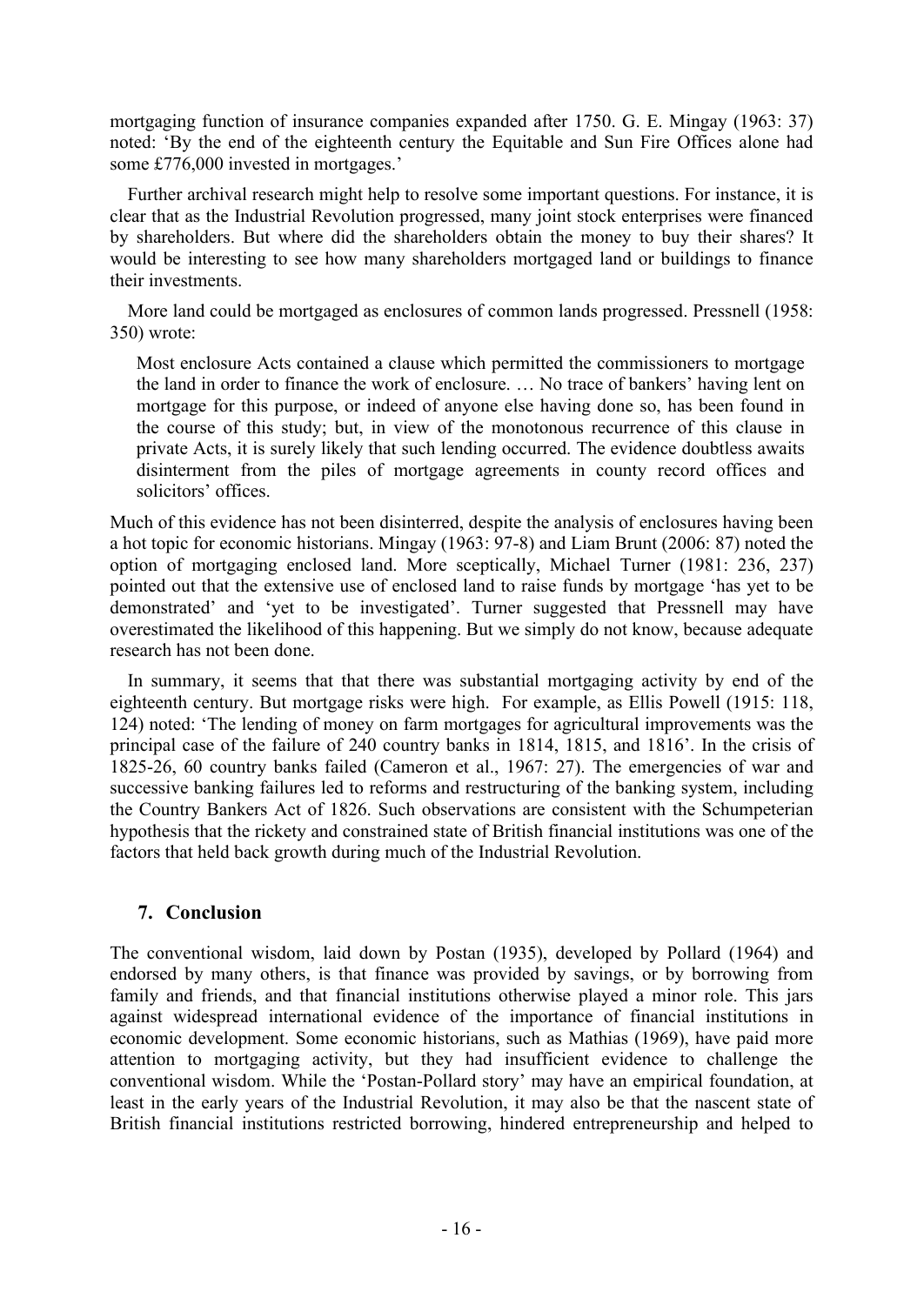account for the remarkably slow rate of growth of industrial output from 1760 to 1820. This is the Schumpeterian hypothesis.

Research into the viability of this hypothesis raises a number of questions for which we do not yet have adequate answers. An alternative source of finance to borrowing from family and friends, once the legal and other institutional conditions were in place, might have been the mortgaging of property, including land and buildings. This essay has established that there was a significant amount of mortgaging activity after 1670, but the overall extent cannot yet be gauged. Too little research has been done. The land registries of Middlesex and Yorkshire, existing from the early eighteenth century, have not been explored systematically with the issue of mortgaging in mind. The surviving records of the seventeenth century insurance companies, country banks, attorneys or scriveners – with a few notable exceptions – seem likewise little disturbed by such queries. We seem more in the dark about the extent of mortgaging in the eighteenth century than Petty was in 1660 and Davenant in the 1690s. We need more evidence to assess the Schumpeterian hypothesis.

Future empirical research on financial activity in eighteenth century Britain should attempt to estimate the following:

- 1. The extent to which finance for entrepreneurship was provided out of savings or by borrowing from family or friends.
- 2. The extent to which finance for entrepreneurship was provided through peer-to-peer lending intermediaries, banks or other financial institutions, where measures were typically in place to minimize and rectify default on the loans.
- 3. In particular, concerning (2), we need to gauge the extent to which landed and other property could or was used as collateral to obtain loans.
- 4. The overall degree to which the underdeveloped state of financial institutions acted as a constraint on industrial growth.

Note that (1) is logically independent of (3) and (4). If the conventional wisdom concerning (1) were confirmed, or disconfirmed, then this would not determine the answer to (3) or (4). All four questions are in want of systematic empirical assessment.

Why have research efforts in this direction have so far been insufficient? The mental models and metaphors that dominate the work of many economic historians might have diverted attention away from the questions raised here. Much of economics is framed by a vision of physical inputs, forces and outputs, a notion that precedes the formulation of the production function by neoclassical economists. Adam Smith ([1776] 1976: 282) changed the meaning of *capital,* from the everyday business and accounting usage as the 'sum of money which is to be invested, or which has been invested in certain things'. Instead of their money value, 'Smith makes it the things themselves' (Cannan, 1921: 480). This radical redefinition of *capital* from a monetary evaluation to a physical asset has infused economics ever since. It has led to a confusion between *finance capital* and *capital goods,* that confounds the arguments of many economic historians.[13](#page-17-0)

Relatedly, the 'economics of property rights' sees property as a matter of physical control over an object, thus neglecting the question of legal title and the multiple types of property right, including rights of alienation or use (Honoré, 1961). It is thus unable to focus on the

<span id="page-17-0"></span><sup>13</sup> Hodgson (2014, 2021). Notably, Piketty (2014) reverted to a pre-Smithian definition of capital.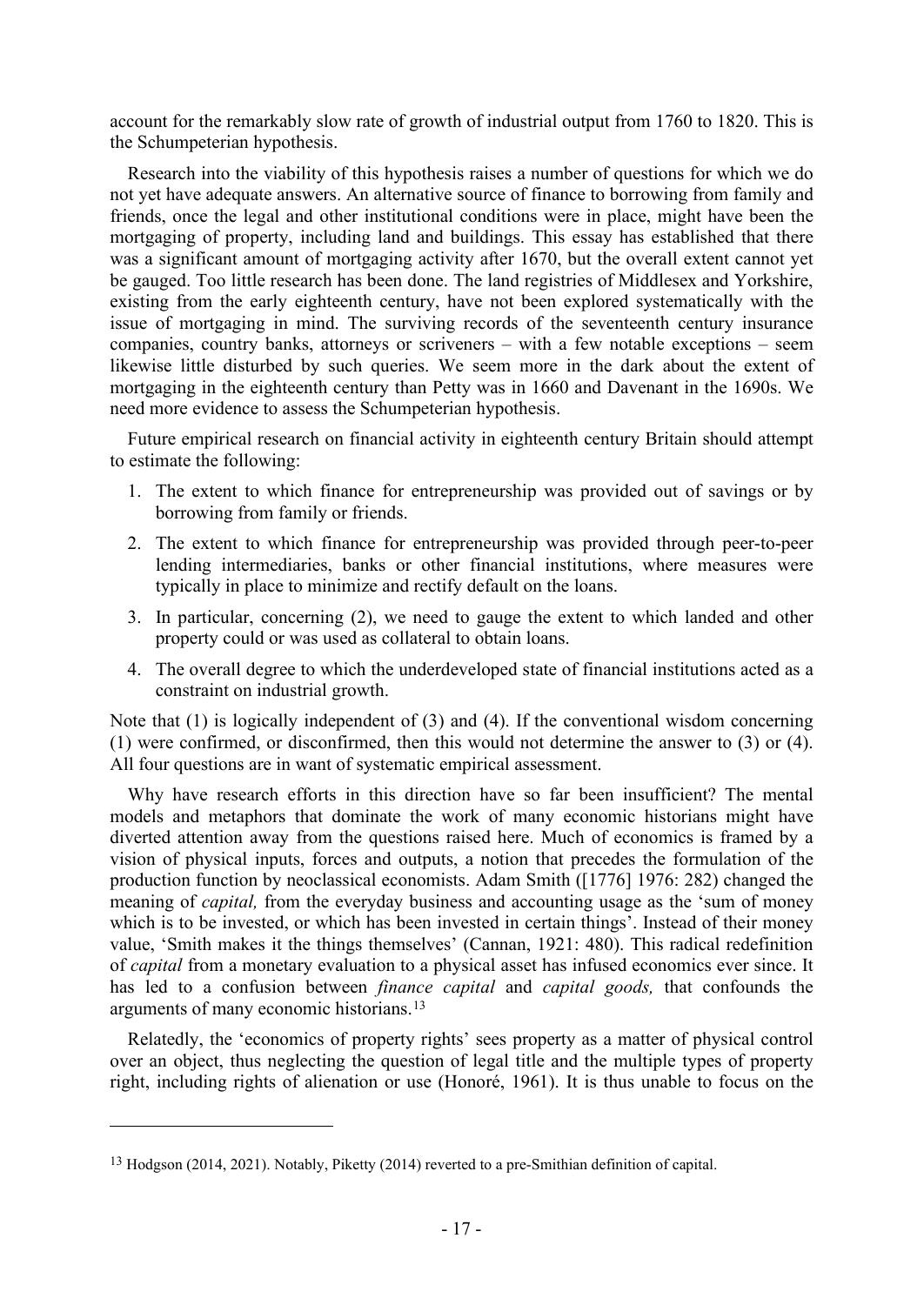legal and other institutions required to mortgage property – to use it as collateral for loans to finance investment or fund consumption (De Soto, 2000; Steiger, 2006, 2008; Heinsohn and Steiger, 2013; Hodgson, 2015a, 2015b; Deakin et al., 2017).

As Carol Heim and Philip Mirowski (1987: 129) argued in the *Journal of Economic History:* 'The idea that "the economy" consists of a unified pool of potentially mobile resources – rather than distinct and possibly nonintersecting sets of economic relationships – is so standard in neoclassical theory that many economists take it for granted.' Even the Cambridge critics of the aggregate production function used a disaggregated formulation based on physical inputs and outputs (Sraffa, 1960).

The physicalist perspective in economics has also meant that historically specific features – particularly institutions – are sometimes downplayed. In particular, the debate about the role of finance in the industrial revolution has been overly distracted by discussions of (physical) fixed capital. The Industrial Revolution was a turning point in human history. Any explanation of its origins must point not only to eternities – like land, labour and capital goods – but also to novel institutions, circumstances and ideas that enabled the transformation.

Multiple legal changes were required to develop a modern financial system. Legal advances were neither automatic nor always responsive to business demands. Some legislation – such as that limiting interest rates, bank size and corporate formation – inhibited economic development. But other legislation and case law made more land saleable, enabled mortgaging, buttressed credit markets, and reinforced other financial institutions.

The stress on institutions does not rule out other factors such as the influence of Enlightenment ideas (McCloskey, 2010, 2016a, 2016b; Mokyr, 2009). But ideas always need institutions to be noticed, filtered, selected, adopted, laid down in habits, promoted and empowered. We need to look more closely at key institutional developments in the eighteenth and nineteenth centuries. There is much empirical research still to be done to determine the role of financial institutions in the British Industrial Revolution.

## **References**

- Acemoglu, Daron, Johnson, Simon and Robinson, James A. (2005) 'Institutions as a Fundamental Cause of Long-Run Growth', in Philippe Aghion and Steven N. Durlauf (eds) (2005) *Handbook of Economic Growth: Volume 1A* (North Holland: Elsevier), pp. 385- 472.
- Alchian, Armen A. (1965) 'Some Economics of Property Rights', *Il Politico,* 30, pp. 816– 829.
- Allen, Douglas W. (2012) *The Institutional Revolution: Measurement and the Economic Emergence of the Modern World* (Chicago: University of Chicago Press).
- Allen, Robert C. (1992) *Enclosure and the Yeoman* (Oxford: Clarendon Press).
- Allen, Robert C. (2009) *The British Industrial Revolution in Global Perspective* (Cambridge and New York: Cambridge University Press).
- Anderson, B. L. (1969a) 'The Attorneys and the Early Capital Market in Lancashire', reprinted in Crouzet, François (ed.) (1972) *Capital Formation in the Industrial Revolution*  (London: Methuen), pp. 223-55.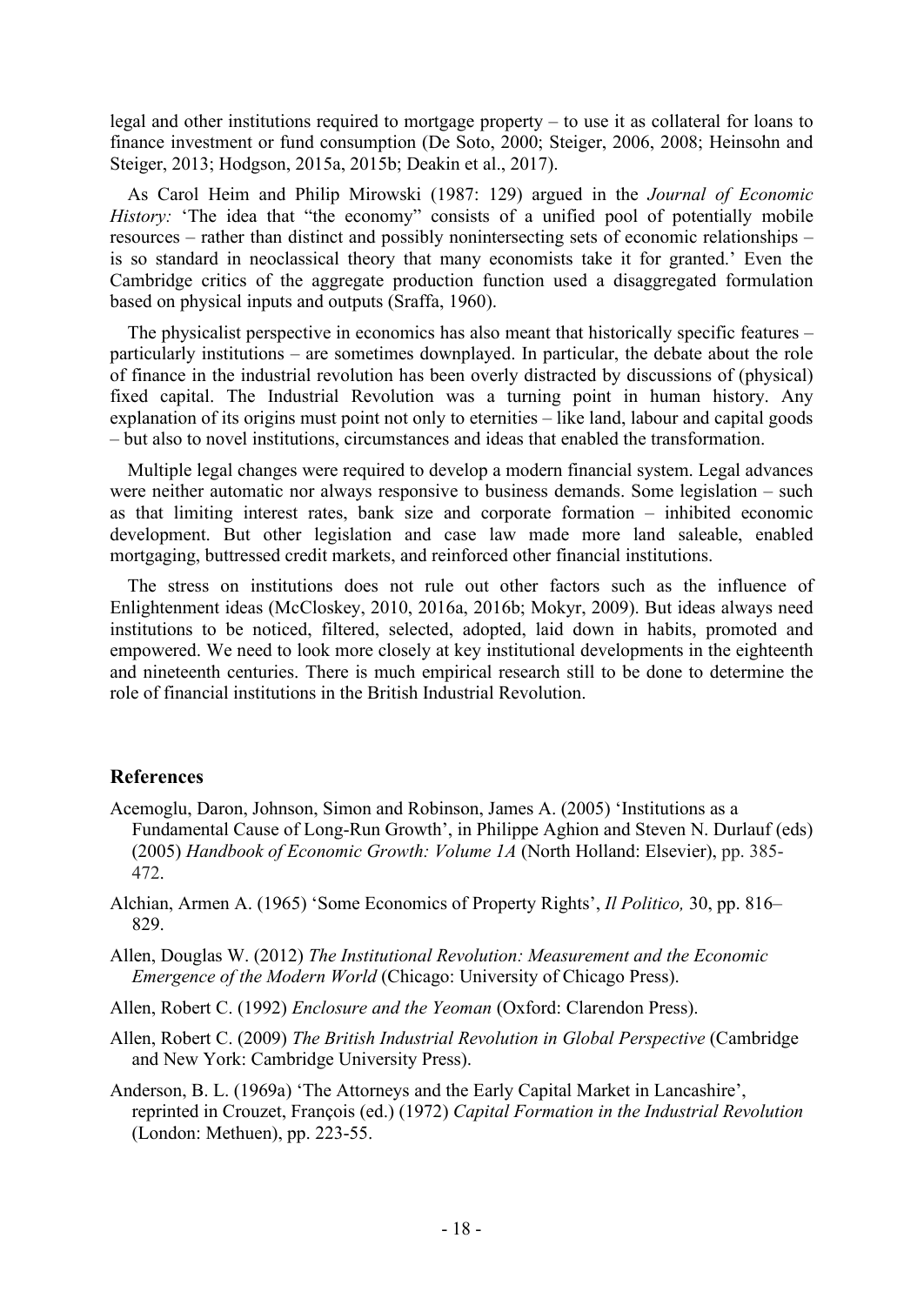- Anderson, B. L. (1969b) 'Provincial Aspects of the Financial Revolution in the Eighteenth Century', *Business History,* 11(1), pp. 11-22.
- Arruñada, Benito (2012) *Institutional Foundations of Impersonal Exchange: Theory and Policy of Contractual Registries* (Chicago: University of Chicago Press).
- Arruñada, Benito (2017) 'Property as sequential exchange: The forgotten limits of private contract', *Journal of Institutional Economics,* 13(4), December, pp. 753-83.
- Ashton, Thomas S. (1961) *An Economic History of England: The 18th Century* (London: Methuen).
- Barzel, Yoram (1989) *Economic Analysis of Property Rights* (Cambridge: Cambridge University Press).
- Beckett, J. V. (1984) 'The Pattern of Landownership in England and Wales, 1660-1880', *Economic History Review*, 37(1), February, pp. 1-22.
- Beutel, Frederick K. (1938) 'The Development of Negotiable Instruments in Early English Law', *Harvard Law Review*, 51(5), pp. 813-845.
- Bogart, Dan and Richardson, Gary (2011) 'Property Rights and Parliament in Industrializing Britain', *Journal of Law and Economics,* 54(2), May, pp. 241-74.
- Braun, Eduard (2020) 'Carl Menger: *Contribution to the Theory of Capital* (1888), Section V', *Journal of Institutional Economics,* 16(4), August, pp. 557-568.
- Briggs, Chris and Zuijderduijn, Jaco (eds) (2018) *Land and Credit: Mortgages in the Medieval and Early Modern European Countryside* (London and New York: Palgrave Macmillan).
- Broadberry, Stephen N., Campbell, Bruce M. S., Klein, Alexander, Overton, Mark and Leeuwen, Bas van (2015) *British Economic Growth, 1270–1870* (Cambridge and New York: Cambridge University Press).
- Brunt, Liam (2006) 'Rediscovering Risk: English Country Banks as Proto-Venture Capital Firms in the Industrial Revolution', *Journal of Economic History,* 66(1), March, pp. 74- 102.
- Buchanan, Brenda J. (1986) 'The Evolution of the English Turnpike Trusts: Lessons from a Case Study', *Economic History Review*, 39(2), May, pp. 223-243.
- Cameron, Rondo, Crisp, Olga, Patrick, Hugh T. and Tilly, Richard (1967) *Banking in the Early Stages of Industrialization* (Oxford and New York: Oxford University Press).
- Cannadine, David (1977) 'Aristocratic Indebtedness in the Nineteenth Century: The Case Reopened', *Economic History Review, New Series*, 30(4), November, pp. 624-650.
- Cannadine, David (1980) 'Aristocratic Indebtedness in the Nineteenth Century: A Restatement', *Economic History Review, New Series*, 33(4), November, pp. 569-573.
- Cannan, Edwin (1921) 'Early History of the Term Capital', *Quarterly Journal of Economics*, 35(3), May, pp. 469-481.
- Carruthers, Bruce G. (1996) *City of Capital: Politics and Markets in the English Financial Revolution* (Princeton NJ, Chichester UK: Princeton University Press).
- Clapham, John H. (1966) *The Bank of England: A History. Volume One, 1694-1797*  (Cambridge: Cambridge University Press).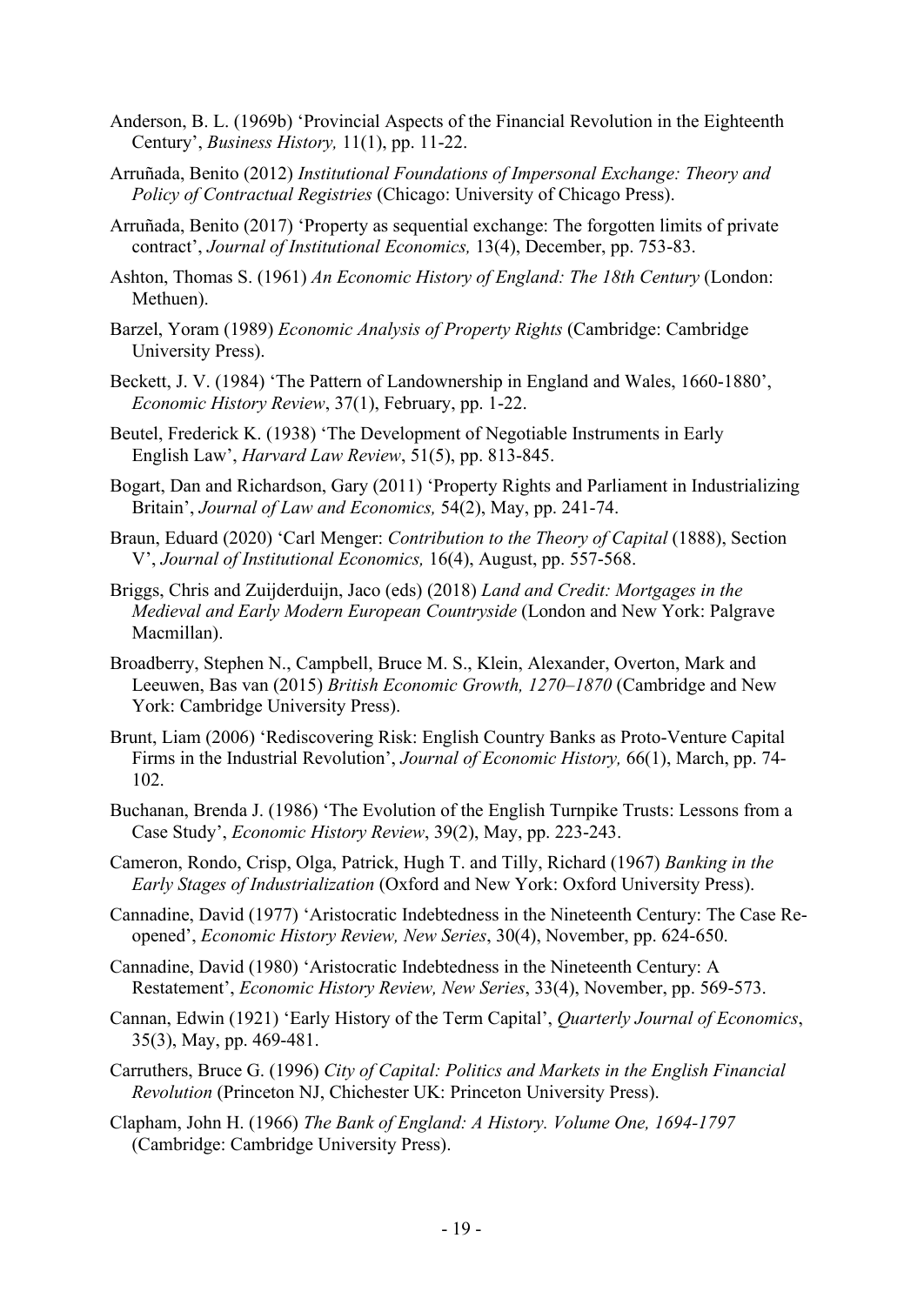- Clark, Gregory (1996) 'The Political Foundations of Modern Economic Growth: England, 1540-1800', *Journal of Interdisciplinary History*, 26(4), Spring, pp. 563-588.
- Clark, Gregory (1998) 'Land Hunger: Land as a Commodity and as a Status Good, England, 1500–1910', *Explorations in Economic History,* **35, pp.** 59-82.
- Cole, Daniel H. and Grossman, Peter Z. (2002) 'The Meaning of Property Rights: Law versus Economics?' *Land Economics*, 78(3), August, pp. 317-330.
- Commons, John R. (1893) *The Distribution of Wealth* (London and New York: Macmillan).
- Cottrell, Philip L. (1980) *Industrial Finance, 1830-1914: The Finance and Organization of English Manufacturing Industry* (London: Methuen).
- Crouzet, François (1965) 'Capital Formation in Great Britain During the Industrial Revolution', *Proceedings of the Second Conference of Economic History*, The Hague. Reprinted in Crouzet, François (ed.) (1972) *Capital Formation in the Industrial Revolution*  (London: Methuen), pp. 162-222.
- Cule, J. E. (1935) 'The Financial History of Matthew Boulton: 1759-1800', PhD Thesis, University of Birmingham.
- Dam, Kenneth W. (2006) 'Land, Law and Economic Development', University of Chicago Law and Economics, Olin Working Paper No. 272. Available at SSRN: https://ssrn.com/abstract=876659.
- Dawes, Margaret and Ward-Perkins, C. Neville (2000) *The Country Banks of England and Wales*, 2 vols (Canterbury: Chartered Institute of Bankers).
- De Soto, Hernando (2000) *The Mystery of Capital: Why Capitalism Triumphs in the West and Fails Everywhere Else* (New York: Basic Books).
- Deakin, Simon, Gindis, David, Hodgson, Geoffrey M., Huang, Kainan, and Pistor, Katharina (2017) 'Legal Institutionalism: Capitalism and the Constitutive Role of Law', *Journal of Comparative Economics,* 45(1), February, pp. 188-200.
- Dickson, Peter G. M. (1967) *The Financial Revolution in England: A Study in the Development of Public Credit, 1688-1756* (London: Macmillan).
- Emenalo, Chukwunonye, Gagliardi, Francesca and Hodgson, Geoffrey M. (2018) 'Historical Institutional Determinants of Financial System Development in Africa', *Journal of Institutional Economics,* 14(2), April, pp. 345-372.
- Fetter, Frank A. (1927) 'Clark's Reformulation of the Capital Concept', in Hollander, Jacob H. (ed.) (1927) *Economic Essays Contributed in Honor of John Bates Clark* (New York: Macmillan), pp. 136-56.
- Fetter, Frank A. (1930) 'Capital', in Edwin R. A. Seligman and Alvin Johnson (eds) *Encyclopaedia of the Social Sciences* (New York: Macmillan), Vol. 3, pp. 187-90. Reprinted in the *Journal of Institutional Economics,* 4(1), April 2008, pp.127-137.
- French, Henry R. and Richard W. Hoyle (1999) 'The Land Market of a Pennine Manor: Slaidburn, 1650-1780', *Continuity and Change,* 14(3), pp. 349-83.
- Fukuyama, Francis (2011) *The Origins of Political Order: From Prehuman Times to the French Revolution* (London and New York: Profile Books and Farrar, Straus and Giroux).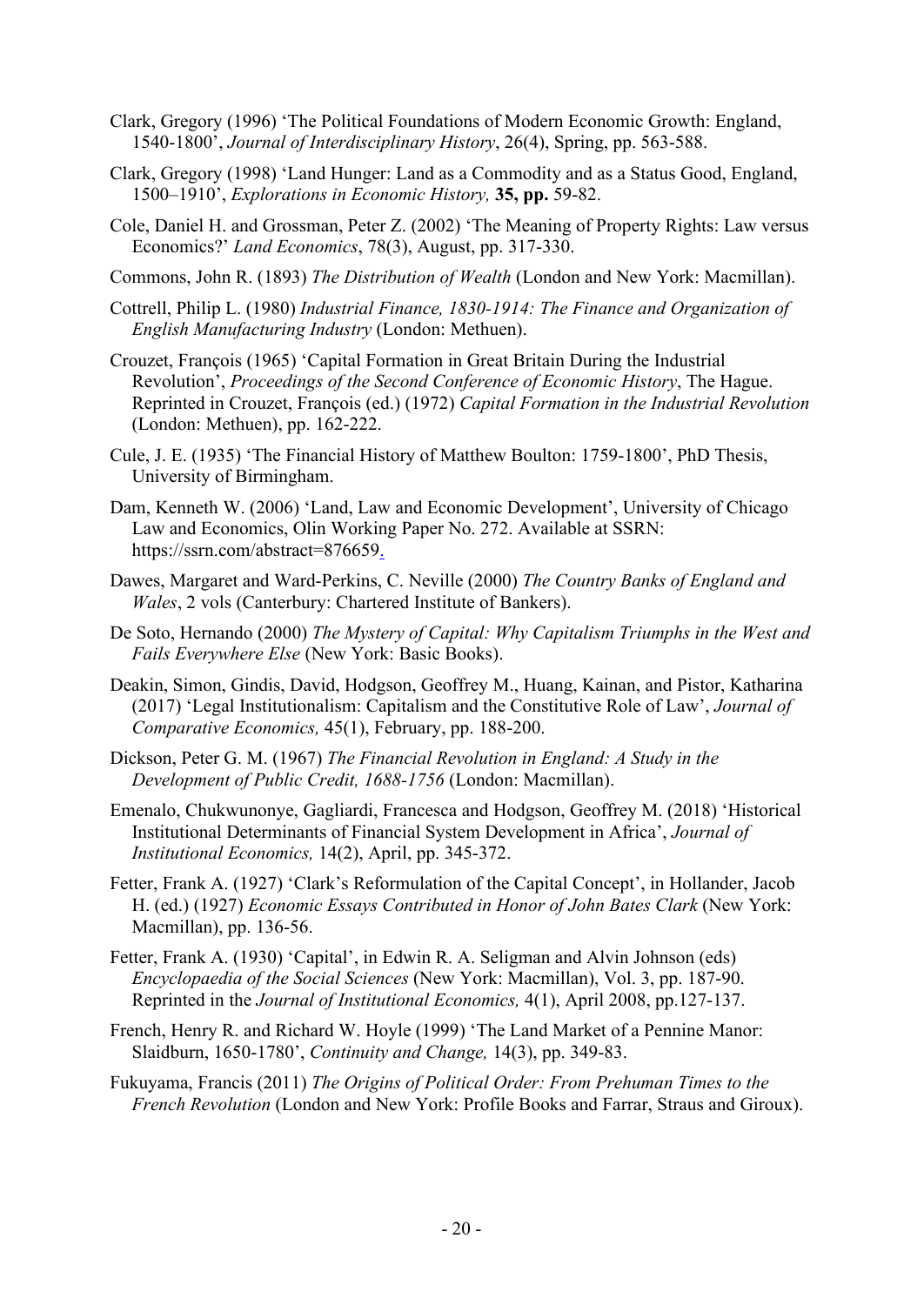- Furubotn, Eirik G. and Pejovich, Svetozar (1972) 'Property Rights and Economic Theory: A Survey of Recent Literature', *Journal of Economic Literature*, 10(4), December, pp. 1137- 62.
- Gayton, Juliet (2018) 'Mortgages Raised by Rural English Copyhold Tenants 1605-1735', in Briggs, Chris and Zuijderduijn, Jaco (eds) (2018) *Land and Credit: Mortgages in the Medieval and Early Modern European Countryside* (London and New York: Palgrave Macmillan), pp. 47-80.
- Gerschenkron, Alexander (1962) *Economic Backwardness in Historical Perspective: A Book of Essays* (Cambridge, MA: Belknap Press).
- Goodhart, Charles A. E. (1988) *The Evolution of Central Banks* (Cambridge, MA: MIT Press).
- Grajzl, Peter and Murrell, Peter (2021a) 'A Machine-Learning History of English Caselaw and Legal Ideas Prior to the Industrial Revolution I: Generating and Interpreting the Estimates', *Journal of Institutional Economics,* 17(1), February, pp. 1-19.
- Grajzl, Peter and Murrell, Peter (2021b) 'A Machine-Learning History of English Caselaw and Legal Ideas Prior to the Industrial Revolution II: Applications', *Journal of Institutional Economics,* 17(2), April, pp. 201-16.
- Habakkuk, H. John (1962) *American and British Technology in the Nineteenth Century* (Cambridge: Cambridge University Press).
- Habakkuk, H. John (1981) 'The Rise and Fall of English Landed Families, 1600-1800: III. Did the Gentry Rise?' *Transactions of the Royal Historical Society*, 31, pp. 195-217.
- Harcourt, Geoffrey C. (1972) *Some Cambridge Controversies in the Theory of Capital* (Cambridge, Cambridge University Press).
- Hartwell, Ronald M. (1965) 'The Causes of the Industrial Revolution: An Essay in Methodology', *Economic History Review* , New Series, 18(1), pp. 164-82.
- Harvey, P. D. A. (ed.) (1984) *The Peasant Land Market in Medieval England* (Oxford: Oxford University Press).
- Heaton, Herbert (1937) 'Financing the Industrial Revolution', *Bulletin of the Business Historical Society*, 11(1), February, pp. 1-10.
- Heblich, Stephan and Trew, Alex (2019) 'Banking and Industrialization', *Journal of the European Economic Association*, 17(6), December, pp. 1753-96.
- Heim, Carol E. and Mirowski, Philip (1987) 'Interest Rates and Crowding-Out During Britain's Industrial Revolution', *Journal of Economic History,* 47(1), March, pp. 117-39.
- Heinsohn, Gunnar and Steiger, Otto (2013) *Ownership Economics: On the Foundations of*  Interest, Money, Markets, Business Cycles and Economic Development, translated and edited by Frank Decker (London and New York: Routledge).
- Hobson, John A. (1926) *The Evolution of Modern Capitalism: A Study of Machine Production*, revised edn. (London: Walter Scott, and New York: Charles Scribner's).
- Hodgson, Geoffrey M. (2014) 'What is Capital? Economists and Sociologists have Changed its Meaning – Should it be Changed Back?' *Cambridge Journal of Economics,* 38(5), September, pp. 1063-86.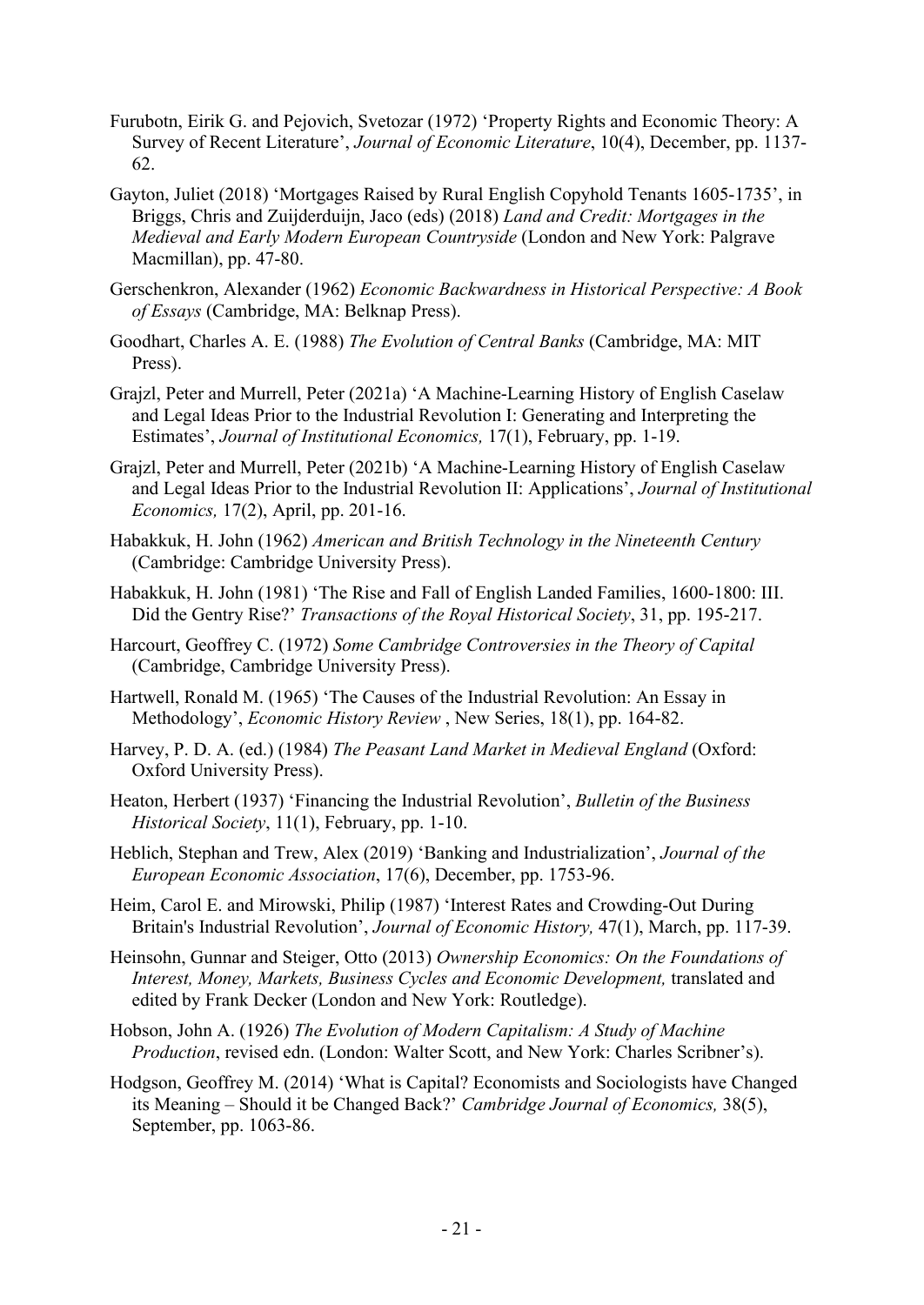- Hodgson, Geoffrey M. (2015a) *Conceptualizing Capitalism: Institutions, Evolution, Future*  (Chicago: University of Chicago Press).
- Hodgson, Geoffrey M. (2015b) 'Much of the "Economics of Property Rights" Devalues Property and Legal Rights', *Journal of Institutional Economics,* 11(4), December, pp. 683- 709.
- Hodgson, Geoffrey M. (2017) '1688 and All That: Property Rights, the Glorious Revolution and the Rise of British Capitalism', *Journal of Institutional Economics,* 13(1), March, pp. 79-107.
- Hodgson, Geoffrey M. (2021) 'On the Limits of Markets', *Journal of Institutional Economics,*  17(1), February, pp. 153-70.
- Hoffman, Philip T., Postel-Vinay, Gilles and Rosenthal, Jean-Laurent (2019) *Dark Matter Credit : The Development of Peer-to-Peer Lending and Banking in France* (Princeton, NJ and Woodstock, UK: Princeton University Press).
- Honoré, Antony M. (1961) 'Ownership', in Guest, Anthony G. (ed.) (1961) *Oxford Essays in Jurisprudence* (Oxford: Oxford University Press), pp. 107-47. Reprinted in the *Journal of Institutional Economics,* 9(2), June 2013, pp. 227-55.
- Hoppit, Julian (1987) 'Financial Crises in Eighteenth-Century England', *Economic History Review*, 39(1), February, New Series, 39-58.
- Hoppit, Julian (2011) 'Compulsion, Compensation and Property Rights in Britain, 1688- 1833', *Past and Present,* 210(1), February, pp. 93-128.
- Hudson, Pat (1986) *The Genesis of Industrial Capital: A Study of the West Riding Wool Textile Industry c. 1750-1850* (Cambridge and New York: Cambridge University Press).
- Ingham, Geoffrey (2008) *Capitalism* (Cambridge: Polity Press).
- John, A. H. (1953) 'Insurance Investment and the London Money Market of the Eighteenth Century', *Economica,* 20(78), May, pp. 137-158.
- Joslin, D. M. (1954) 'The London Private Bankers, 1720-1785', *Economic History Review,*  New Series, 7(2), pp. 167-86.
- Joslin, D. M. (1960) 'London Bankers in Wartime 1739-84', in Pressnell, Leslie S. (ed.) (1960) *Studies in the Industrial Revolution* (London: Athlone), pp. 156-177.
- Khanna, Sushil (1978) 'Capital and Finance in the Industrial Revolution: Lessons for the Third World', *Economic and Political Weekly*, 13(46), 18 November, pp. 1889-98.
- Kindleberger, Charles P. (1984) *A Financial History of Western Europe* (London: George Allen and Unwin).
- King, Robert G. and Ross Levine (1993) 'Finance and Growth: Schumpeter might be Right', *Quarterly Journal of Economics*, 108(3), August, pp. 717-737.
- Lawrence, William H. (2002) *Understanding Negotiable Instruments and Payment Systems,*  (Newark NJ: Matthew Bender).
- Levine, Ross (2005) 'Finance and Growth: Theory, Mechanisms and Evidence', in Philippe Aghion and Steven N. Durlauf (eds) (2005) *Handbook of Economic Growth, Volume 1* (Amsterdam: Elsevier), pp. 865-934.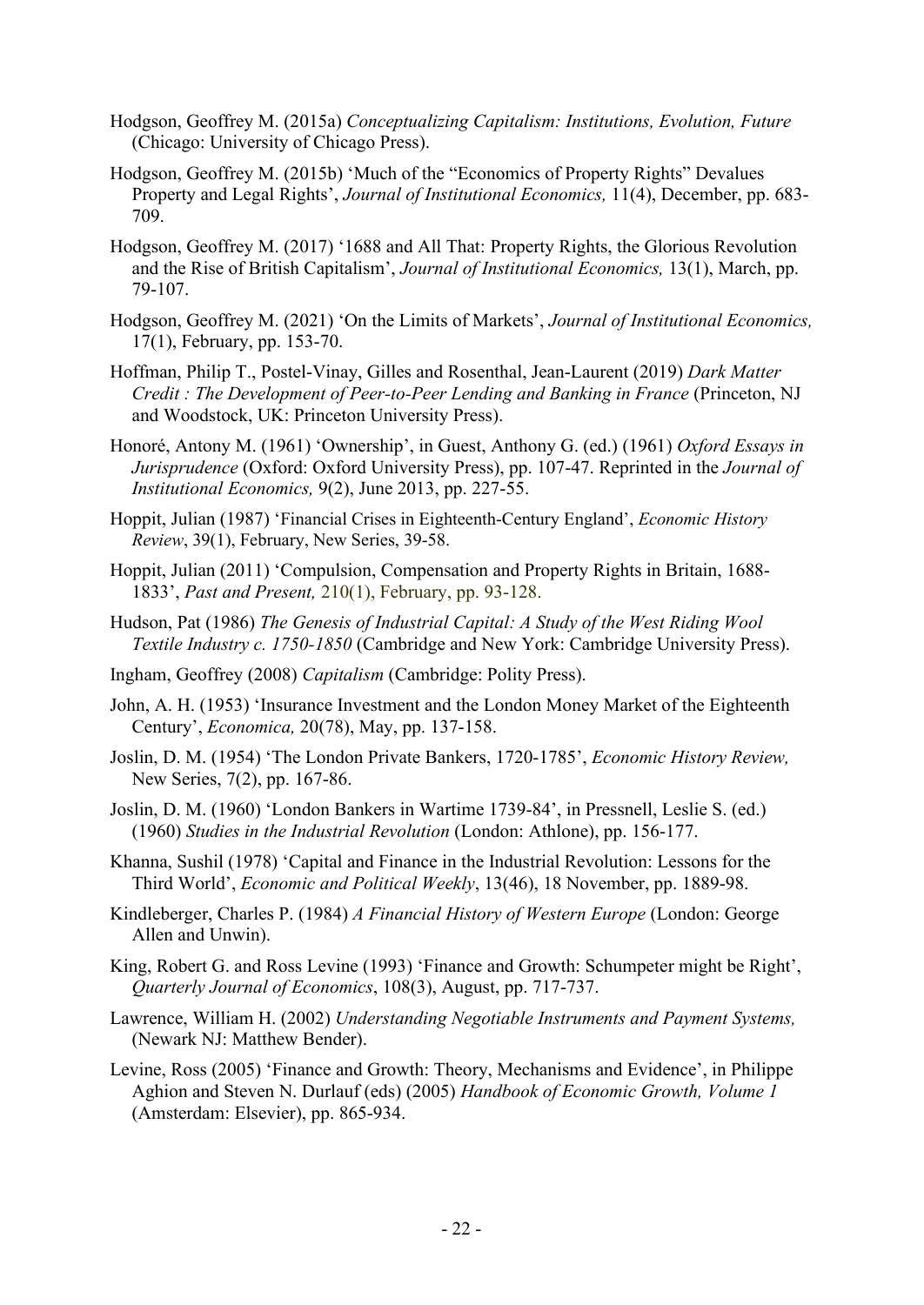- Lovell, Michael C. (1957) 'The Role of the Bank of England as Lender of Last Resort in the Crises of the Eighteenth Century', *Explorations in Entrepreneurial History,* 10(1), October, pp. 8-21.
- Mathias, Peter (1969) *The First Industrial Nation: An Economic History of Britain 1700-1914*  (London: Methuen).
- McCloskey, Deirdre N. (2010) *Bourgeois Dignity: Why Economics Can't Explain the Modern World* (Chicago: University of Chicago Press).
- McCloskey, Deirdre N. (2016a) 'Max U vs. Humanomics: A Critique of Neo-Institutionalism', *Journal of Institutional Economics,* **12**(1), March, pp. 1-27.
- McCloskey, Deirdre N. (2016b) *Bourgeois Equality: How Ideas, Not Capital or Institutions, Enriched the World* (Chicago: University of Chicago Press).
- Miles, M. (1981) 'The Money Market in the Early Industrial Revolution: The Evidence from West Riding Attorneys c. 1750–1800', *Business History*, 23(2), pp. 127-146.
- Mingay, G. E. (1963) *English Landed Society in the Eighteenth Century* (London and Toronto: Routledge and Kegan Paul, University of Toronto Press).
- Mitchell Innes, Alfred (1914) 'The Credit Theory of Money', *Banking Law Journal,* 31, December-January, pp. 151-168.
- Mokyr, Joel (ed.) (1993) *The British Industrial Revolution, An Economic Perspective* (Boulder, CO: Westview Press).
- Mokyr, Joel (1994) 'Technological Change, 1700-1830', in Floud, Roderick and McCloskey, Deirdre (eds) (1994) *The Economic History of Britain Since 1700: Volume 1: 1700-1860,*  2nd edn. (Cambridge and New York: Cambridge University Press), pp. 12-43.
- Mokyr, Joel (2009) *The Enlightened Economy: An Economic History of Britain 1700-1850* (New Haven: Yale University Press).
- Muldrew, Craig (1998) *The Economy of Obligation* (Basingstoke: Palgrave).
- Neal, Larry (1994) 'The Finance of Business During the Industrial Revolution', in Floud, Roderick and McCloskey, Deirdre (eds) (1994) *The Economic History of Britain Since 1700: Volume 1: 1700-1860,* 2nd edn. (Cambridge and New York: Cambridge University Press), pp. 151-81.
- Neal, Larry (2015) *A Concise History of International Finance: From Babylon to Bernanke* (Cambridge and New York: Cambridge University Press).
- North, Douglass C., Wallis, John Joseph and Weingast, Barry R. (2009) *Violence and Social Orders: A Conceptual Framework for Interpreting Recorded Human History* (Cambridge and New York: Cambridge University Press).
- North, Douglass C. and Weingast, Barry R. (1989) 'Constitutions and Commitment: The Evolution of Institutions Governing Public Choice in Seventeenth-Century England', *Journal of Economic History,* 49(4), December, pp. 803-32.
- Ogilvie, Sheilagh and Carus, André W. (2014) 'Institutions and Economic Growth in Historical Perspective', in Philippe Aghion and Steven Durlauf (eds) (2014), *Handbook of Economic Growth*, *Vol. 2A* (Amsterdam: Elsevier), pp. 403-513.
- Petty, William (1927) *The Petty Papers*, ed. Marquis of Landowne, 2 vols (London: Constable).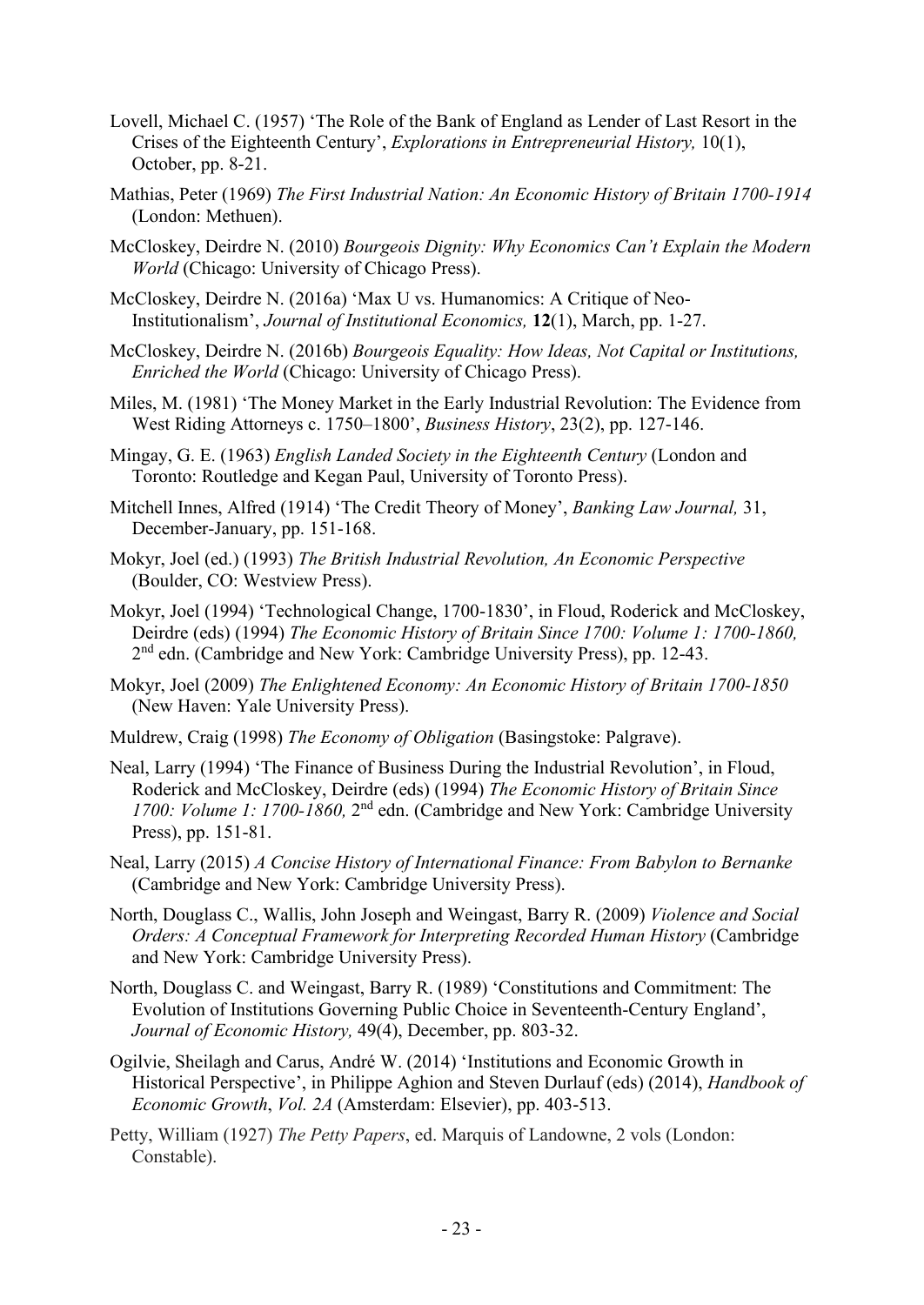- Piketty, Thomas (2014) *Capital in the Twenty-First Century* (Cambridge, MA: Belknap Press).
- Pollard, Sidney (1958) 'Investment, Consumption and the Industrial Revolution', *Economic History Review*, New Series, 11(2), pp. 215-226.
- Pollard, Sidney (1964) 'Fixed Capital in the Industrial Revolution in Britain', *Journal of Economic History*, 24(3), September, pp. 299-314.
- Postan, Michael M. (1935) 'Recent Trends in the Accumulation of Capital', *Economic History Review*, 6(1), October, pp. 1-12.
- Powell, Ellis T. (1915) *The Evolution of the Money Market (1385-1915): An Historical and Analytical Study of the Rise and Development of Finance as a Centralised, Co-ordinated Force* (London: Financial Press).
- Pressnell, Leslie S. (1958) *Country Banking in the Industrial Revolution* (Oxford: Clarendon).
- Pressnell, Leslie S. (1960) 'The Rate of Interest in the Eighteenth Century', in Pressnell, Leslie S. (ed.) (1960) *Studies in the Industrial Revolution* (London: Athlone), pp. 178-214.
- Quinn, Stephen (2001) 'The Glorious Revolution's Effect on English Private Finance: A Microhistory 1680-1705', *Journal of Economic History,* 61(3), September, pp. 593-615.
- Roll, Eric (1930) *An Early Experiment in Industrial Organisation: Being a History of the Firm of Boulton and Watt 1775-1805* (London and New York: Longmans, Green).
- Rubini, Dennis (1970) 'Politics and the Battle for the Banks, 1688-1697', *English Historical Review*, 85, No. 337, October, pp. 693-714.
- Roseveare, Henry G. (1991) *The Financial Revolution, 1660-1760* (Harlow: Longman).
- Rousseau, Peter L. (2003) 'Historical Perspectives on Financial Development and Economic Growth', *Federal Research Bank of St. Louis,* July-August, pp. 81-106.
- Schumpeter, Joseph A. (1934) *The Theory of Economic Development: An Inquiry into Profits, Capital, Credit, Interest, and the Business Cycle*, translated by Redvers Opie from the second German edition of 1926 (Cambridge, MA: Harvard University Press).
- Schumpeter, Joseph A. (1939) *Business Cycles: A Theoretical Statistical and Historical Analysis of the Capitalist Process*, 2 vols. (New York: McGraw-Hill).
- Schumpeter, Joseph A. (1954) *History of Economic Analysis* (Oxford and New York: Oxford University Press).
- Sheppard, Francis and Belcher, Victor (1980) 'The Deeds Registries of Yorkshire and Middlesex', *Journal of the Society of Archivists*, 6, April, pp. 274-86.
- Sheppard, Francis, Belcher, Victor, and Cottrell, Philip (1979) 'The Middlesex and Yorkshire Deeds Registries and the Study of Building Fluctuations', *London Journal*, 5, November, pp. 176-217.
- Simpson, A. W. B. (1961) *An Introduction to the History of the Land Law* (Oxford: Clarendon Press). [Notes that mortgages were punitive until the mortgage law reforms of the seventeenth century.]
- Smith, Adam (1976) *An Inquiry into the Nature and Causes of the Wealth of Nations*, 2 vols, originally published 1776, edited by Roy H. Campbell and Andrew S. Skinner (London: Methuen).